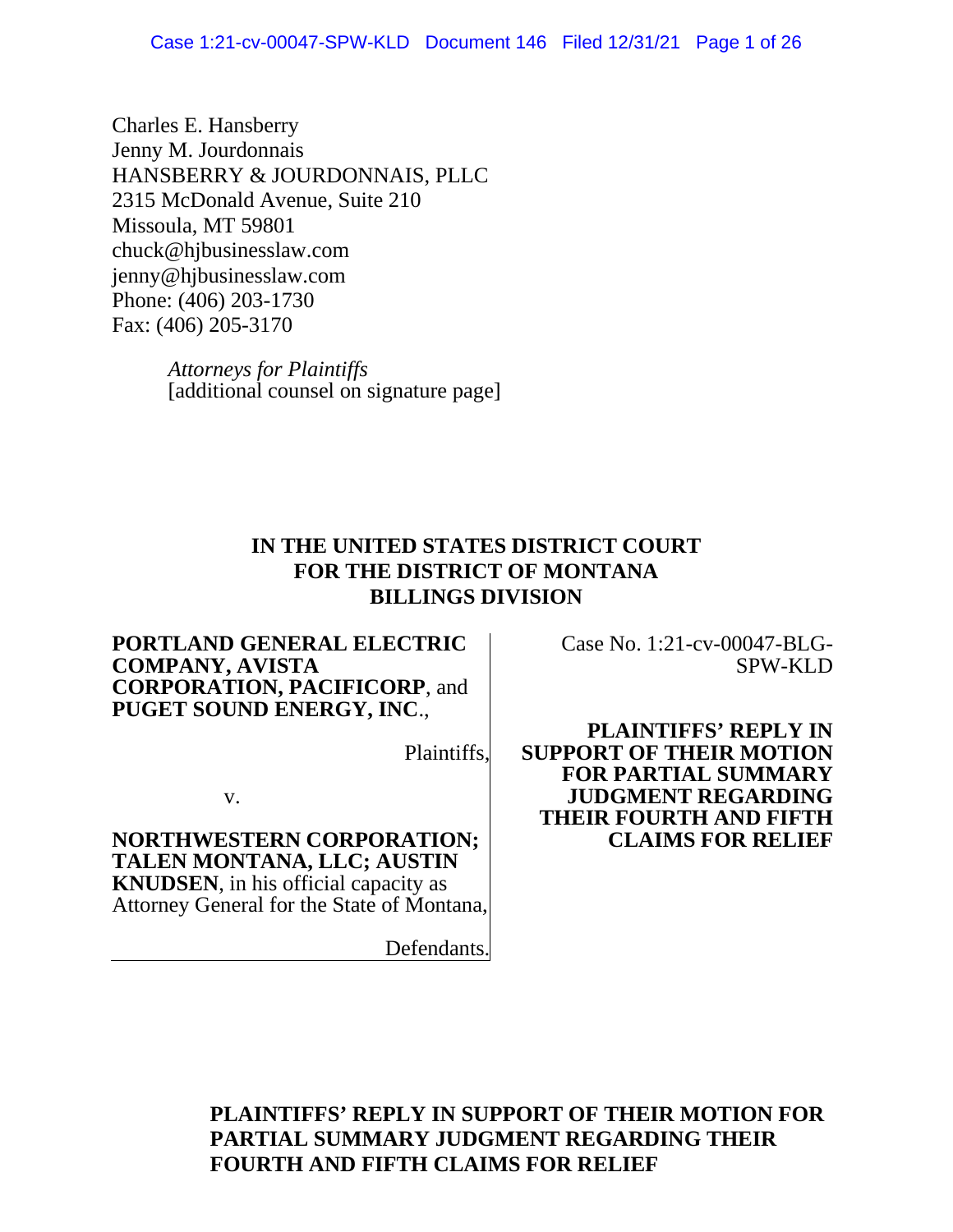# **TABLE OF CONTENTS**

| $\mathbf{I}$ . |                                                                    |                                                                 |                                                     |  |  |  |
|----------------|--------------------------------------------------------------------|-----------------------------------------------------------------|-----------------------------------------------------|--|--|--|
|                | A.                                                                 | Talen's proposed test does not apply because an injury has      |                                                     |  |  |  |
|                |                                                                    | 1.                                                              |                                                     |  |  |  |
|                |                                                                    | 2.                                                              | Harm has occurred as a matter of law because of the |  |  |  |
|                | <b>B.</b>                                                          |                                                                 |                                                     |  |  |  |
| II.            |                                                                    | This Motion does not require interpreting the O&O Agreement and |                                                     |  |  |  |
| Ш.             |                                                                    |                                                                 |                                                     |  |  |  |
|                | A.                                                                 |                                                                 |                                                     |  |  |  |
|                | <b>B.</b><br>SB 266 does not reasonably advance the purposes Talen |                                                                 |                                                     |  |  |  |
| IV.            |                                                                    |                                                                 |                                                     |  |  |  |
| V.             |                                                                    |                                                                 |                                                     |  |  |  |
| VI.            | Plaintiffs are entitled to an injunction permanently enjoining the |                                                                 |                                                     |  |  |  |
|                |                                                                    |                                                                 |                                                     |  |  |  |

## **Page i - PLAINTIFFS' REPLY IN SUPPORT OF THEIR MOTION FOR PARTIAL SUMMARY JUDGMENT REGARDING THEIR FOURTH AND FIFTH CLAIMS FOR RELIEF**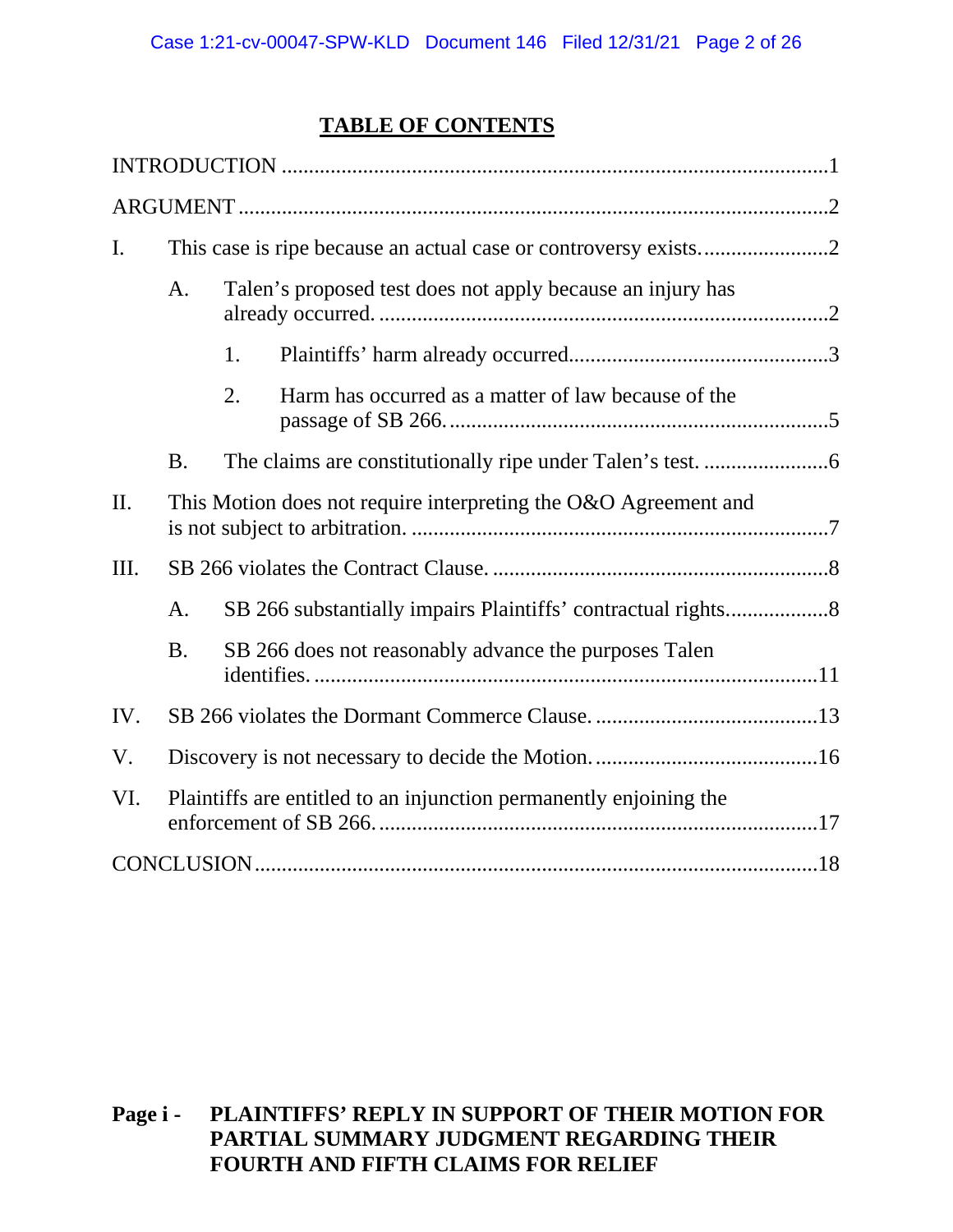## **TABLE OF AUTHORITIES**

| <b>Cases</b>                                                     | Page |
|------------------------------------------------------------------|------|
|                                                                  |      |
| Ass'n des Eleveurs de Canards v. Harris,                         |      |
| Assoc. Builders & Contractors, Golden Gate Chapter Inc. v. Baca, |      |
| Az. Dream Act Coal. v. Brewer,                                   |      |
| Bacchus Imps., Ltd. v. Dias,                                     |      |
| Bishop Paiute Tribe v. Inyo County,                              |      |
| Donohue v. Mangano,                                              |      |
| Edgar v. MITE Corp.,                                             |      |
| Energy Rsrvs. Grp. v. Kansas Power & Light Co.,                  |      |
|                                                                  |      |
| HRPT Props. Tr. v. Lingle,                                       |      |
|                                                                  |      |
| Kassel v. Consol. Freightways Corp.,                             |      |
| Keystone Bituminous Coal Ass'n v. DeBenedicts,                   |      |
| Lazar v. Kronkce,                                                |      |
| MedImmune, Inc. v. Genentech, Inc.,                              |      |
|                                                                  |      |

# **Page ii - PLAINTIFFS' REPLY IN SUPPORT OF THEIR MOTION FOR PARTIAL SUMMARY JUDGMENT REGARDING THEIR FOURTH AND FIFTH CLAIMS FOR RELIEF**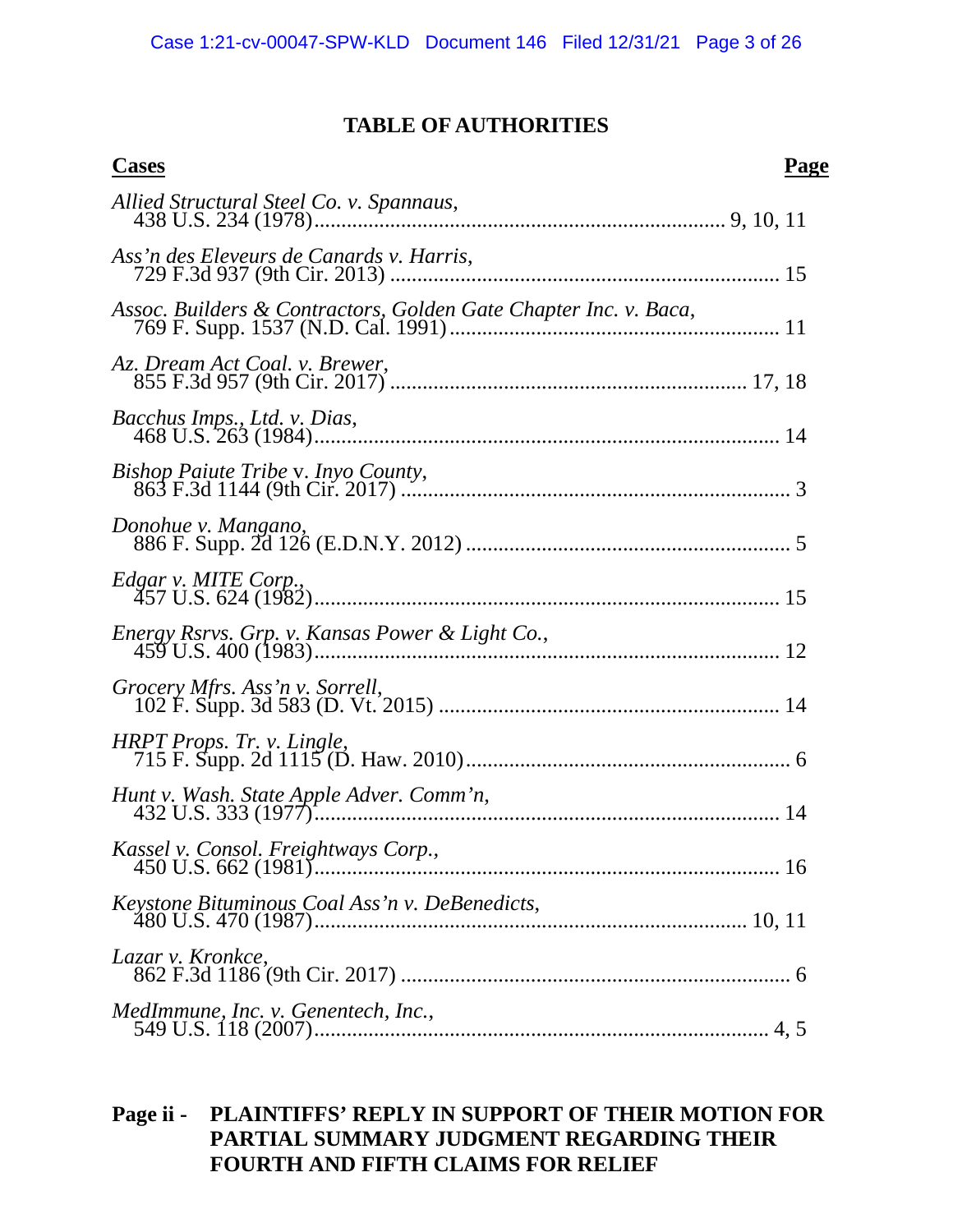| Toomer v. Witsell,       |  |
|--------------------------|--|
|                          |  |
| <b>Other Authorities</b> |  |
|                          |  |

## **Page iii - PLAINTIFFS' REPLY IN SUPPORT OF THEIR MOTION FOR PARTIAL SUMMARY JUDGMENT REGARDING THEIR FOURTH AND FIFTH CLAIMS FOR RELIEF**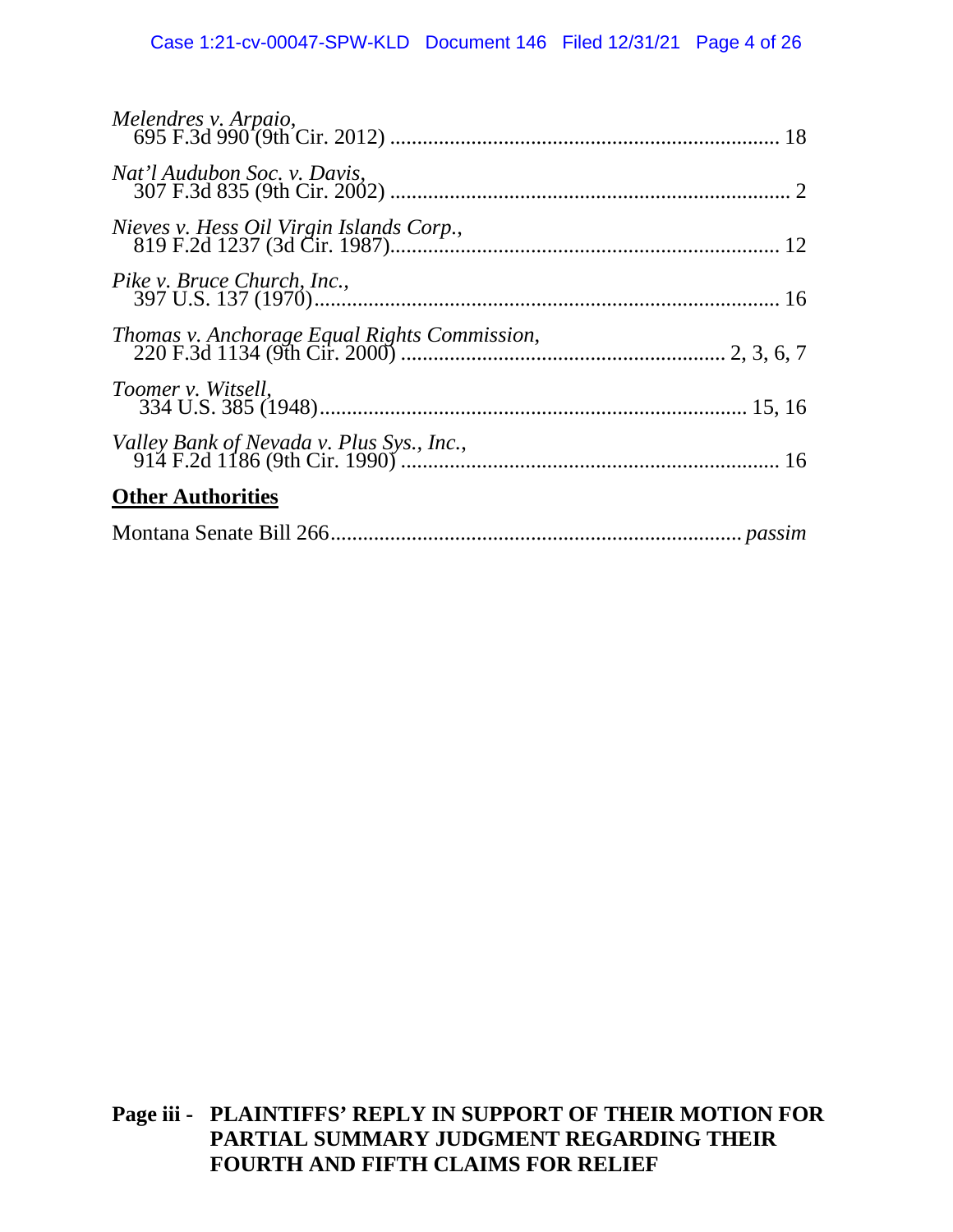#### **INTRODUCTION**

<span id="page-4-0"></span>Montana Senate Bill 266 is unconstitutional. In response to this motion (Doc. 102, the "Motion"), only Talen Montana, LLC opposes it. NorthWestern Corporation takes no position. (Doc. 124.) Attorney General Knudsen has not responded to the Motion and instead filed a motion to stay the entire case or, in the alternative, to stay this Motion. (Doc. 116.) Plaintiffs oppose the motion to stay. (Doc. 127.)

The Montana Legislature and the Montana Governor explicitly intended to limit Plaintiffs' rights. (Doc. 103 ¶¶ 8-9 (quoting legislators); Doc. 39-6 ¶ 8 (Governor's statement).) The legislator who sponsored the bill testified that SB 266 "allows [Montana] to have greater control over the Colstrip facility." (Doc. 103 ¶ 8.) Talen and NorthWestern testified in favor of the bill. (*Id.* ¶ 11.)

SB 266 was written to threaten Plaintiffs and to favor narrow Montana interests over out-of-state interests. The bill substantially impairs Plaintiffs' contract rights just as the legislature and Governor intended. The bill discriminates in favor of Montana exactly as the legislature and Governor intended. Plaintiffs have demonstrated existing and ongoing harm. None of the contract issues in the Motion are subject to arbitration, and no discovery is needed. Talen's arguments to the contrary lack merit, for the reasons below. The Court should grant

## **Page 1 - PLAINTIFFS' REPLY IN SUPPORT OF THEIR MOTION FOR PARTIAL SUMMARY JUDGMENT REGARDING THEIR FOURTH AND FIFTH CLAIMS FOR RELIEF**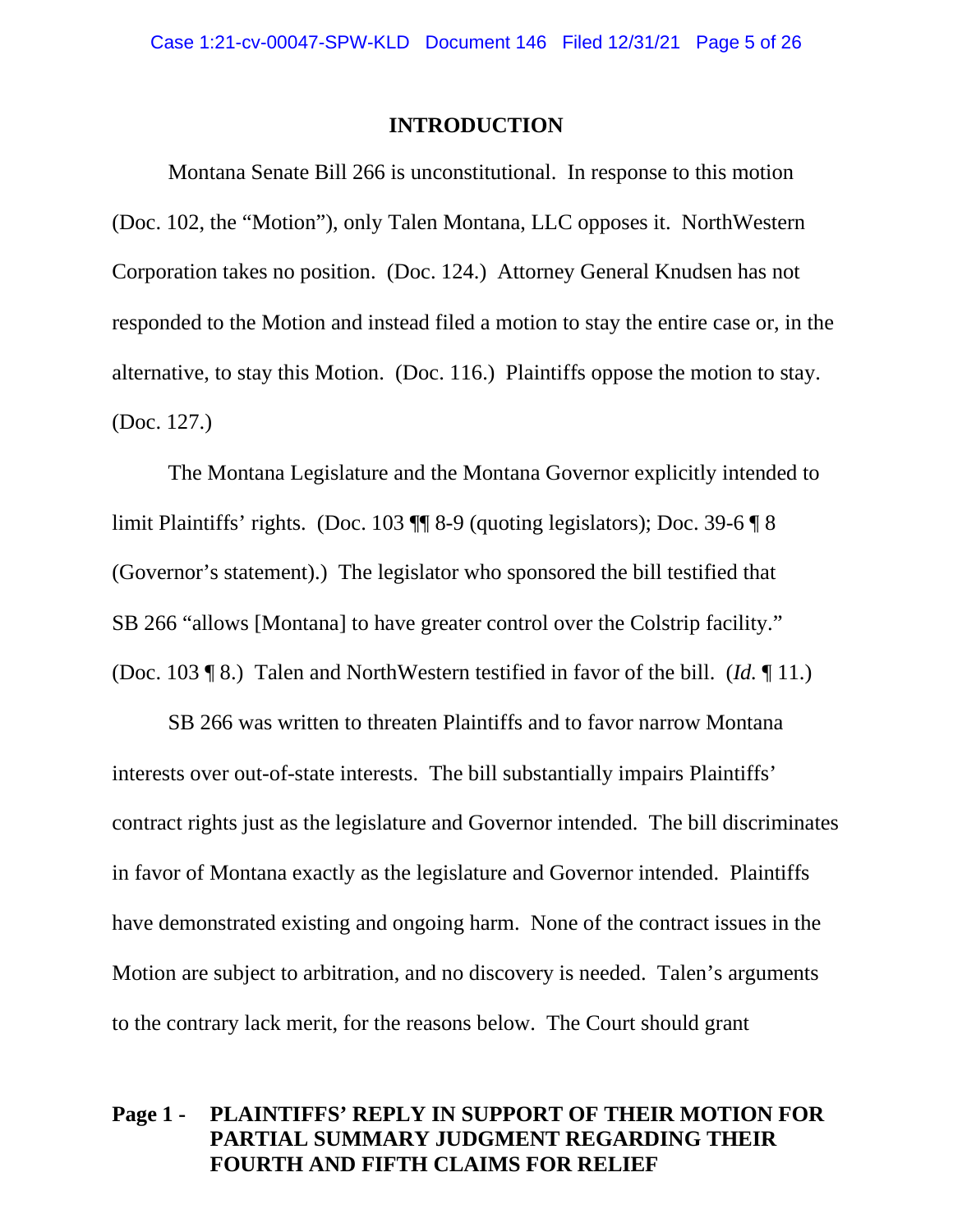Plaintiffs' Motion because it does not depend upon a question of disputed fact or on the outcome of the parties' arbitration under the Colstrip Units 3 and 4 Ownership and Operation Agreement ("O&O Agreement").

#### **ARGUMENT**

#### <span id="page-5-1"></span><span id="page-5-0"></span>**I. This case is ripe because an actual case or controversy exists.**

Talen argues the claims are unripe under *Thomas v. Anchorage Equal Rights Commission*, 220 F.3d 1134 (9th Cir. 2000). The Court should reject Talen's ripeness argument for the reasons it previously rejected the same argument in the context of Plaintiffs' motion for preliminary injunction. (Doc. 60 at 8-19; Doc. 100 at 12-13.) As explained below and in prior briefing (Doc. 67 at 1-7), Plaintiffs have already suffered actual harm. Therefore, *Thomas* does not apply, and Plaintiffs' claims are ripe.

## <span id="page-5-2"></span>**A. Talen's proposed test does not apply because an injury has already occurred.**

*Thomas*'s three-part test applies when a plaintiff claims to be injured only by the risk of prosecution itself. *See Nat'l Audubon Soc. v. Davis*, 307 F.3d 835, 855 (9th Cir. 2002). If the plaintiff has *already* suffered "actual, ongoing . . . harm"

## **Page 2 - PLAINTIFFS' REPLY IN SUPPORT OF THEIR MOTION FOR PARTIAL SUMMARY JUDGMENT REGARDING THEIR FOURTH AND FIFTH CLAIMS FOR RELIEF**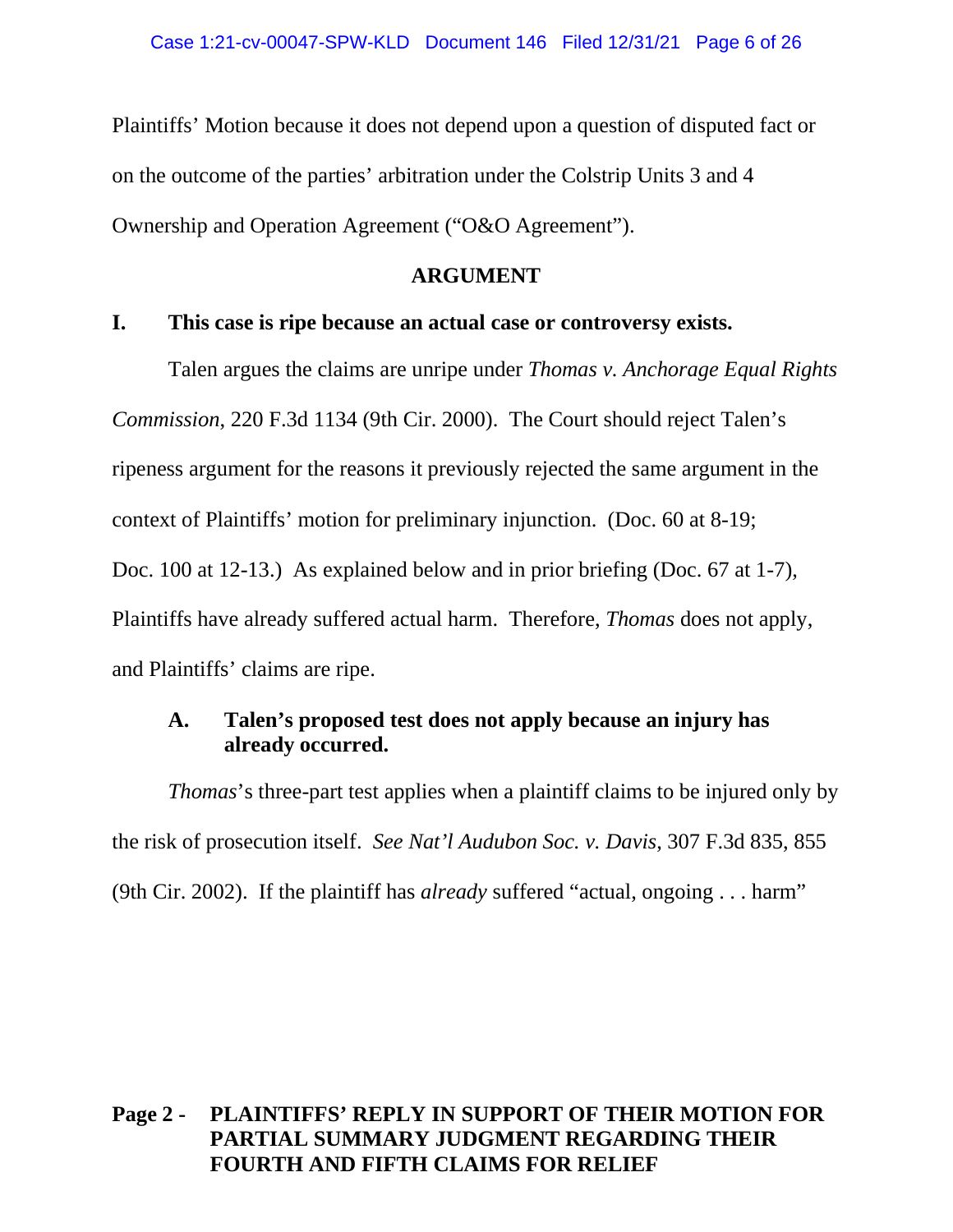that is "fairly traceable" to the challenged law, then *Thomas*'s test is irrelevant, and the plaintiff has standing and a ripe claim.<sup>[1](#page-6-1)</sup> See id.

Talen, apparently conceding that point, now wrongly contends that Plaintiffs have not asserted actual ongoing harm. (Doc. 129 at 12-13.) Talen's contention hinges on whether Plaintiffs have taken enough steps to show that they intend to close Colstrip. (*Id.* at 14-19.) Talen's contention is meritless because Plaintiffs were stopped from taking any steps and because SB 266 harmed Plaintiffs when enacted.

#### **1. Plaintiffs' harm already occurred.**

<span id="page-6-0"></span>SB 266 stopped Plaintiffs from proposing a vote to close Colstrip Unit 3 for fear that even calling for a vote would be "conduct" that AG Knudsen would seek to punish. (Doc. 103  $\P$  14.) Talen contends that such an intent is insufficient because Plaintiffs did not call for a vote and because, according to Talen, they should have submitted a budget for closing the plant before calling for the vote. (Doc. 129 at 14.)

It simply does not matter whether preliminary steps identified by Talen are necessary; Plaintiffs decided not to take any steps because of the threat posed by SB 266. (Doc. 103 ¶ 14.) Talen's request for discovery on the steps Plaintiffs

<span id="page-6-1"></span><sup>1</sup> "[R]ipeness coincides squarely with standing's injury in fact prong." *Bishop Paiute Tribe* v. *Inyo County*, 863 F.3d 1144, 1153 (9th Cir. 2017) (cleaned up).

**Page 3 - PLAINTIFFS' REPLY IN SUPPORT OF THEIR MOTION FOR PARTIAL SUMMARY JUDGMENT REGARDING THEIR FOURTH AND FIFTH CLAIMS FOR RELIEF**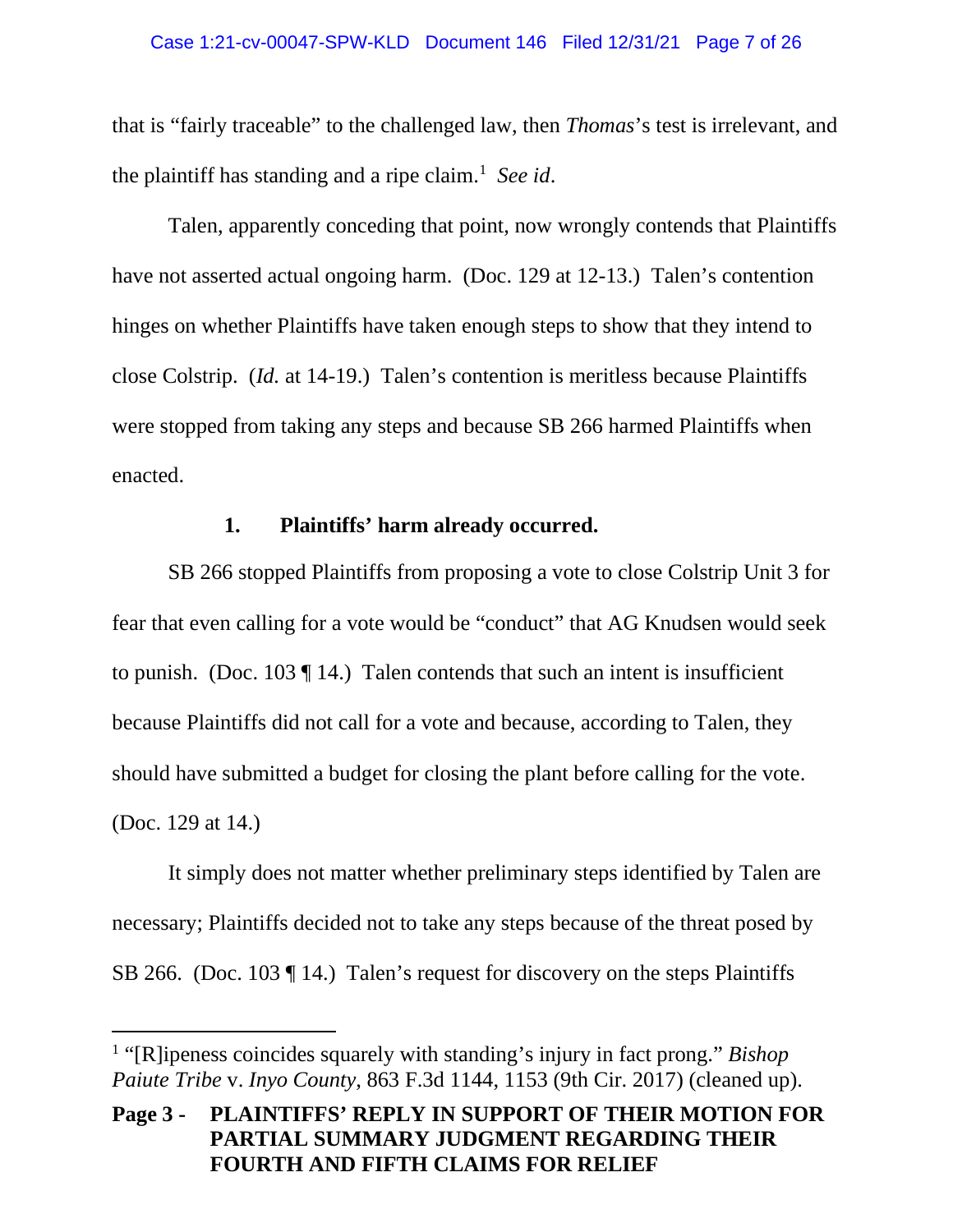have taken to close Colstrip is irrelevant because Plaintiffs' decision not to take the supposedly required preliminary steps shows that they are already harmed.

SB 266 has already "effectively coerced" Plaintiffs from taking action they had the right to take under their O&O Agreement. *MedImmune, Inc. v. Genentech, Inc.*, 549 U.S. 118, 129 (2007). "The dilemma posed by that coercion—putting [Plaintiffs] to the choice between abandoning [their] rights or risking prosecution—is 'a dilemma that it was the very purpose of the Declaratory Judgment Act to ameliorate.'" *Id.* (citation omitted). (*See also* Doc. 100 at 8, 13.)

Second, SB 266 has and will continue to harm Plaintiffs because it constrains their decisions concerning the budget. In the summer of 2021, AG Knudsen made it clear that he has not enforced SB 266 yet because there is a budget in place, meaning that if Plaintiffs subsequently do not approve a budget, Plaintiffs risk enforcement. (Doc. 103 ¶ 17; Doc. 104 at 12-14.) Talen acknowledges that there is no 2022 budget in place (Doc.129 at 17), despite the November 1 approval deadline in the O&O Agreement (Doc. 39-2 at 31, § 10).

Third, SB 266 has constrained and will continue to constrain Plaintiffs' ability to advocate in arbitration on the narrow question of what vote is required to close a unit. (Doc. 103 ¶ 19.) Talen wrongly argues that Plaintiffs have already advocated without restraint in this proceeding. (Doc. 129 at 16.) Plaintiffs have

## **Page 4 - PLAINTIFFS' REPLY IN SUPPORT OF THEIR MOTION FOR PARTIAL SUMMARY JUDGMENT REGARDING THEIR FOURTH AND FIFTH CLAIMS FOR RELIEF**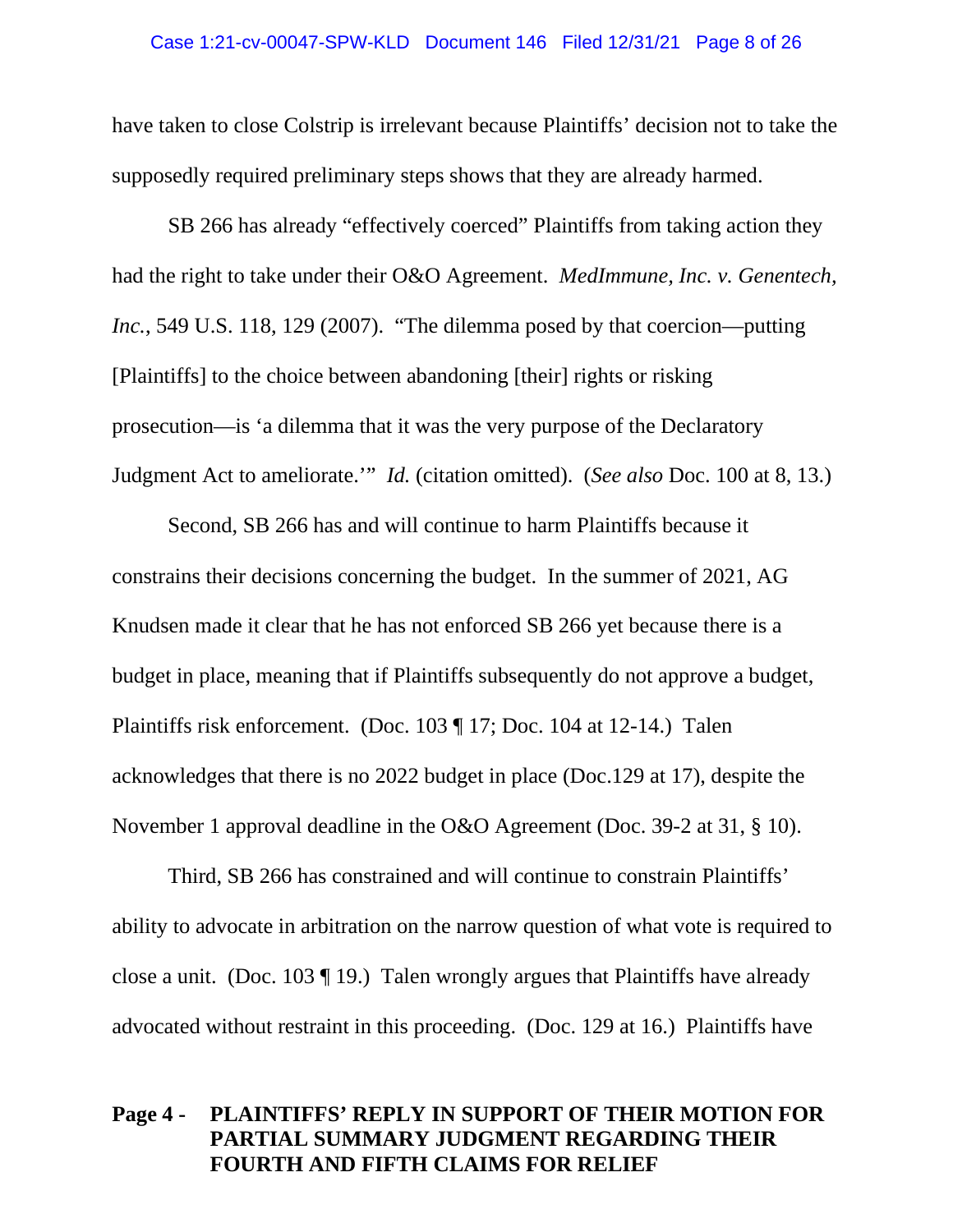not asked the Court to decide whether the O&O Agreement requires a unanimous vote or a 55% vote to close Colstrip. That question is for arbitration, and it is there that SB 266 constrains Plaintiffs' advocacy. And the fact that Plaintiffs have proposed a method for *arbitrator selection* (*id.* at 26) is irrelevant to SB 266's chilling effect on *advocacy* in arbitration.

## **2. Harm has occurred as a matter of law because of the passage of SB 266.**

<span id="page-8-0"></span>"The mere passage of th[e] law" violating the Contract Clause warrants an injunction, because it is "*passage* of a law" that impairs Plaintiffs' contract. *Donohue v. Mangano*, 886 F. Supp. 2d 126, 151-52 (E.D.N.Y. 2012) (emphasis added). Supreme Court precedent is clear:

> Our analysis must begin with the recognition that, where threatened action by *government* is concerned, we do not require a plaintiff to expose himself to liability before bringing suit to challenge the basis for the threat—for example, the constitutionality of a law threatened to be enforced. The plaintiff's own action (or inaction) in failing to violate the law eliminates the imminent threat of prosecution, but nonetheless does not eliminate Article III jurisdiction.

*MedImmune*, 549 U.S. at 128-29 (emphasis in original); *see also id.* at 128 n.8

(same analysis for ripeness and standing in such cases). As this Court stated,

"Plaintiffs are faced with expensive potential liability should they proceed with

their planned course of action to transition away from Colstrip Units 3 and 4.

## **Page 5 - PLAINTIFFS' REPLY IN SUPPORT OF THEIR MOTION FOR PARTIAL SUMMARY JUDGMENT REGARDING THEIR FOURTH AND FIFTH CLAIMS FOR RELIEF**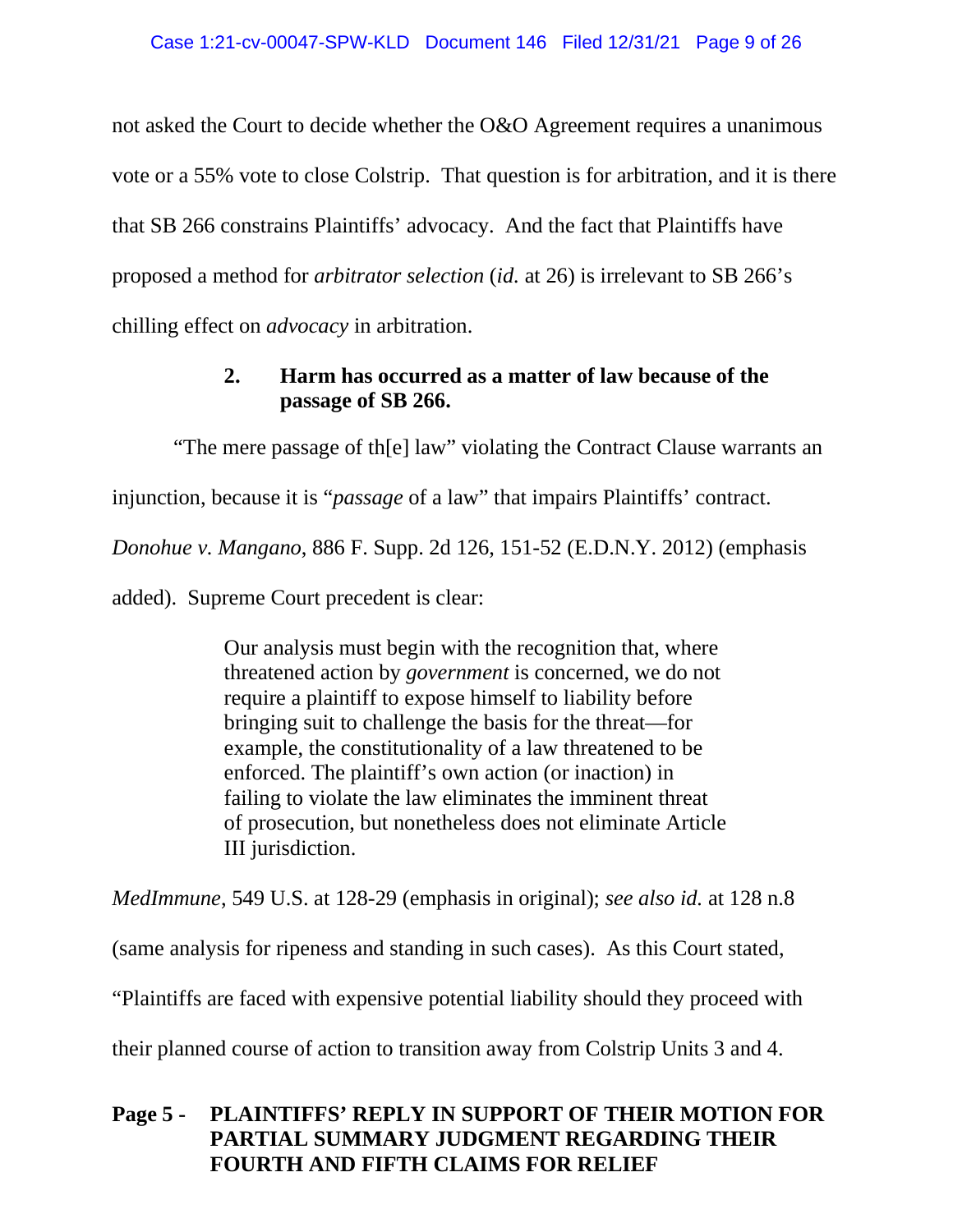Their decision in the interim to comply with the law cannot be held against them as they seek an injunction." (Doc. 100 at 13,  $\P$  24.)

SB 266 injured Plaintiffs the moment it passed because it frustrated "the intent of the parties that formed the [contract]." *See HRPT Props. Tr. v. Lingle*, 715 F. Supp. 2d 1115, 1129 (D. Haw. 2010) (holding Contract Clause claim ripe because statute "injures HPRT by changing the lease" even though appraisers had not yet set rent). SB 266 forces the parties to operate under a modified O&O Agreement because SB 266 (1) effectively adds a liquidated damages clause in the form of a \$100,000-per-day penalty if Plaintiffs breach any funding obligation; (2) imposes that fine for any "conduct" to close a Colstrip unit without first obtaining unanimous consent (NorthWestern opposes closure); and (3) limits Plaintiffs' right to vote against Talen-proposed budgets and use their combined 70% share to vote for a different budget because of the risk that AG Knudsen will argue that Plaintiffs refused to fund operating costs and will seek to impose fines. By modifying the contract, SB 266 "extinguish[ed] [Plaintiffs'] expectancy interest[s]"—"an injury which is actual, concrete, and particularized." *Lazar v. Kronkce*, 862 F.3d 1186, 1198-99 (9th Cir. 2017).

#### **B. The claims are constitutionally ripe under Talen's test.**

<span id="page-9-0"></span>Even if *Thomas*'s three-part test is applied, the test is met here, for the reasons identified in Plaintiffs' preliminary injunction reply. (Doc. 67 at 7-10.)

## **Page 6 - PLAINTIFFS' REPLY IN SUPPORT OF THEIR MOTION FOR PARTIAL SUMMARY JUDGMENT REGARDING THEIR FOURTH AND FIFTH CLAIMS FOR RELIEF**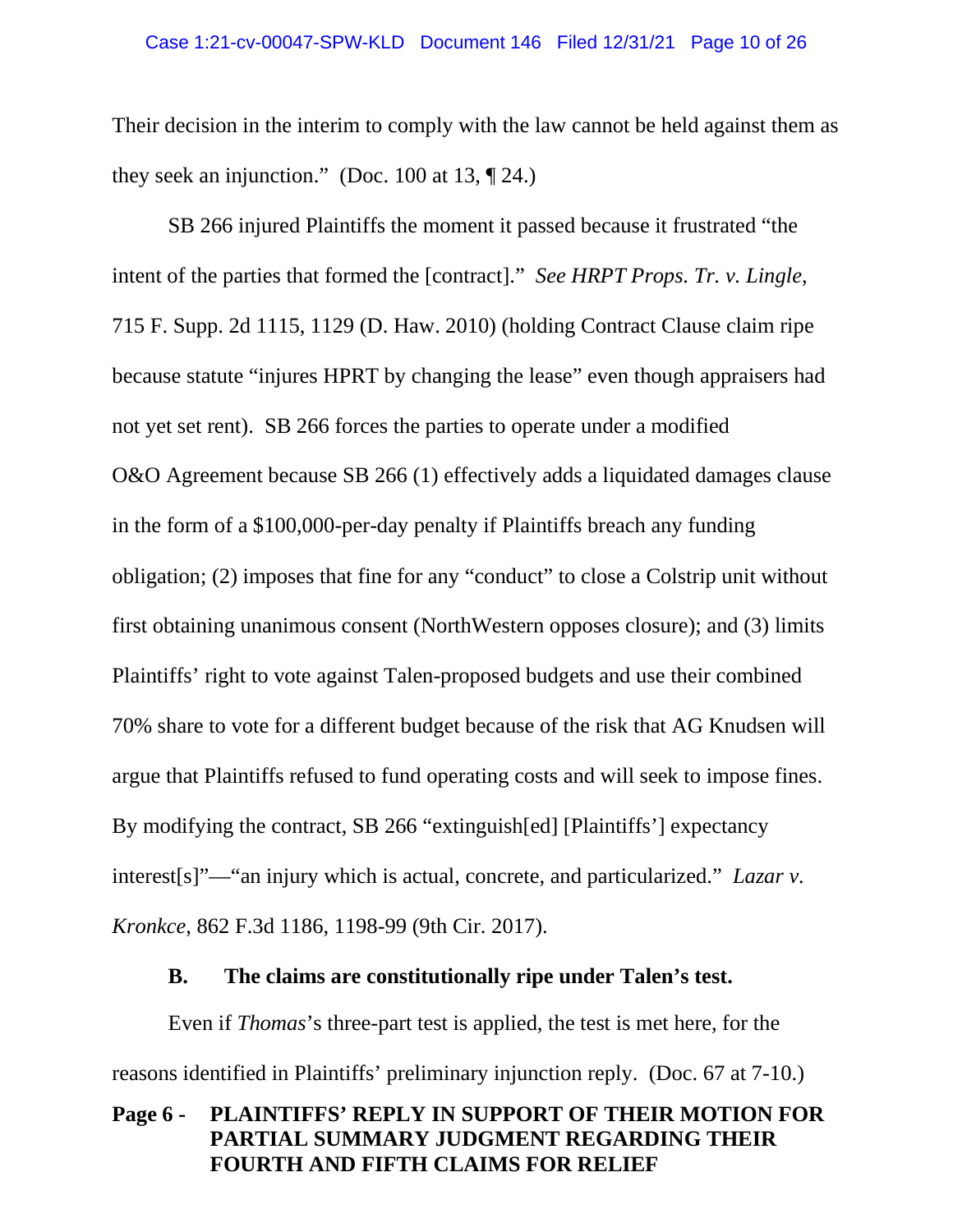First, Plaintiffs have a concrete plan to close Colstrip by the end of  $2025$  $2025$ , which is also public knowledge based on Washington and Oregon statutes and Plaintiffs' regulatory filings;<sup>[3](#page-10-2)</sup> that plan motivated the Montana legislature to pass SB 266.<sup>[4](#page-10-3)</sup> Talen now contends that Plaintiffs' plans are "implausible" (Doc. 129-1 at 13) but Talen's complaints lack merit because Talen declined to depose Plaintiffs on this issue when offered. (Doc. 128-1 ¶¶ 4-10.) The second and third prongs are satisfied because the statute targeted Plaintiffs directly. (Doc. 103 ¶¶ 8-9; Doc. 39- 6 ¶ 8; *see* Doc. 67 at 7-10 (explaining Plaintiffs' satisfaction of *Thomas's*  requirements).)

## <span id="page-10-0"></span>**II. This Motion does not require interpreting the O&O Agreement and is not subject to arbitration.**

Defendants are wrong that there is overlap between the contract impairments at issue in this Motion and the issues being arbitrated. The Motion argues that SB 266 impairs Plaintiffs' contract rights to (1) vote or propose a vote to close Colstrip (regardless of whether a vote requires unanimity or 55%); (2) advocate in arbitration that the O&O Agreement requires a 55% vote to close a generating unit;

<span id="page-10-1"></span><sup>&</sup>lt;sup>2</sup> Doc. 103  $\P$  14 (describing plan to call for vote to close Unit 3).

<span id="page-10-2"></span><sup>3</sup> *See* Doc. 39-2 ¶¶ 19-21; Doc. 39-3 ¶¶ 10-12; Doc. 39-4 ¶¶ 11-13; Doc. 39-5 ¶¶ 5-6 (each Plaintiff describing statutory restrictions on using coal-fired electricity and transition plans filed with regulators).

<span id="page-10-3"></span><sup>4</sup> *See* Doc. 39-6 at 8 (2/23/21 Tr. 3:7-9, Sen. Fitzpatrick testifying: "The West Coast operators, they're leaving the facility.").

**Page 7 - PLAINTIFFS' REPLY IN SUPPORT OF THEIR MOTION FOR PARTIAL SUMMARY JUDGMENT REGARDING THEIR FOURTH AND FIFTH CLAIMS FOR RELIEF**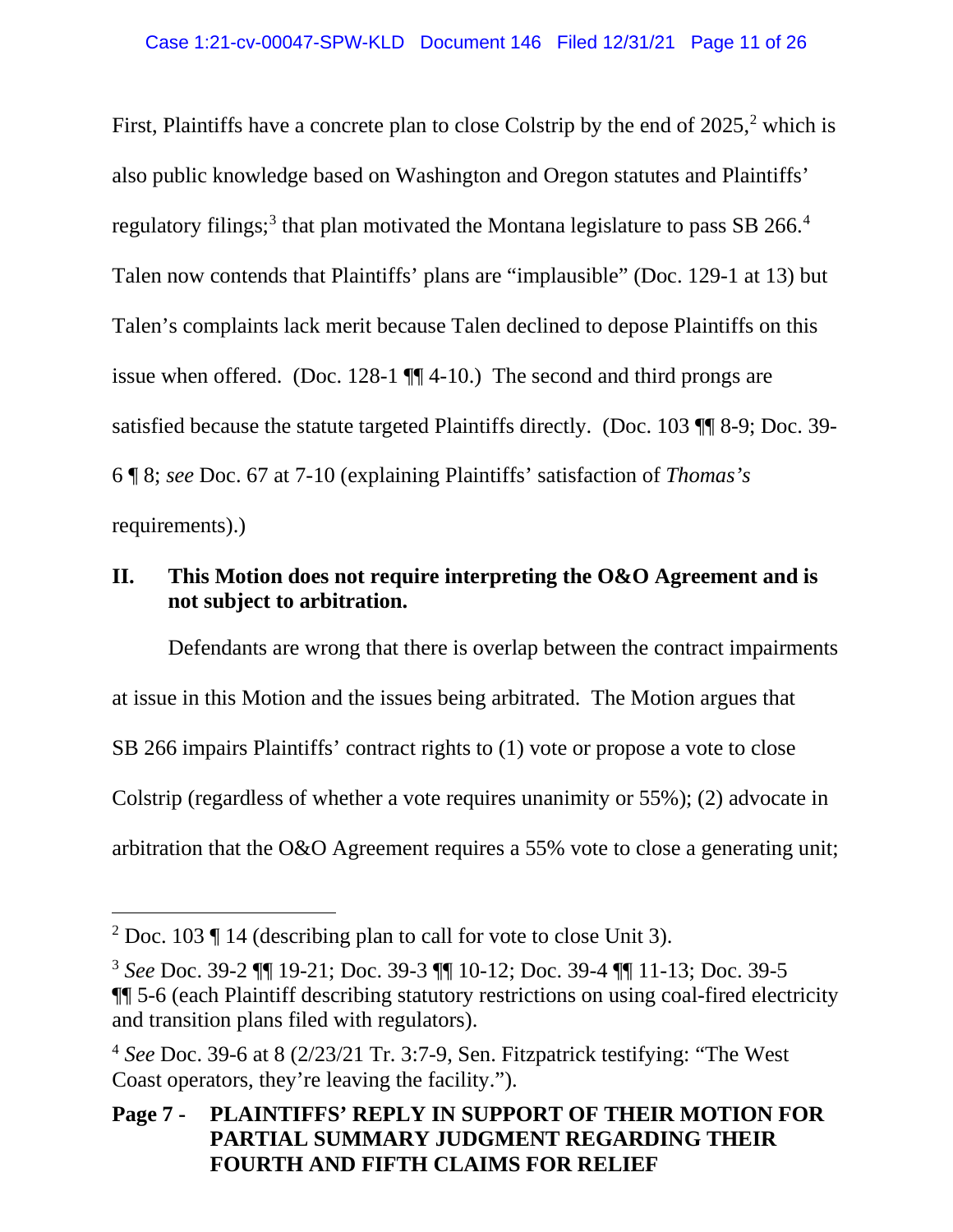and (3) vote "no" on Talen-proposed budgets even on issues unrelated to closing Colstrip. Those are three of the twelve arguments in the Motion why SB 266 is unconstitutional (*see* Doc. 127 at 7-10), and those twelve issues are independent of the claims subject to arbitration.

The issues in arbitration are whether (1) Colstrip "can only be shut down upon a unanimous vote"; (2) Prudent Utility Practice plays a role in determining whether Colstrip can be closed; and (3) an owner that withholds approval of an annual budget "in an effort to cause the closure of [Colstrip] by 2025" has breached the O&O Agreement. (Doc. 124 at 5 (NorthWestern amended arbitration demand); *see also* Doc. 128-1 at 9-10 (NorthWestern's arbitration claims for relief).) There is no overlap between the arbitrable claims and the issues in the Motion.

#### <span id="page-11-1"></span><span id="page-11-0"></span>**III. SB 266 violates the Contract Clause.**

#### **A. SB 266 substantially impairs Plaintiffs' contractual rights.**

Talen supported passage of SB 266 before the Montana Legislature, and the sponsoring legislator made it clear that SB 266 was intended to restrict Plaintiffs' rights under the O&O Agreement. (Doc. 103 ¶¶ 8-9.) Now, Talen takes the

## **Page 8 - PLAINTIFFS' REPLY IN SUPPORT OF THEIR MOTION FOR PARTIAL SUMMARY JUDGMENT REGARDING THEIR FOURTH AND FIFTH CLAIMS FOR RELIEF**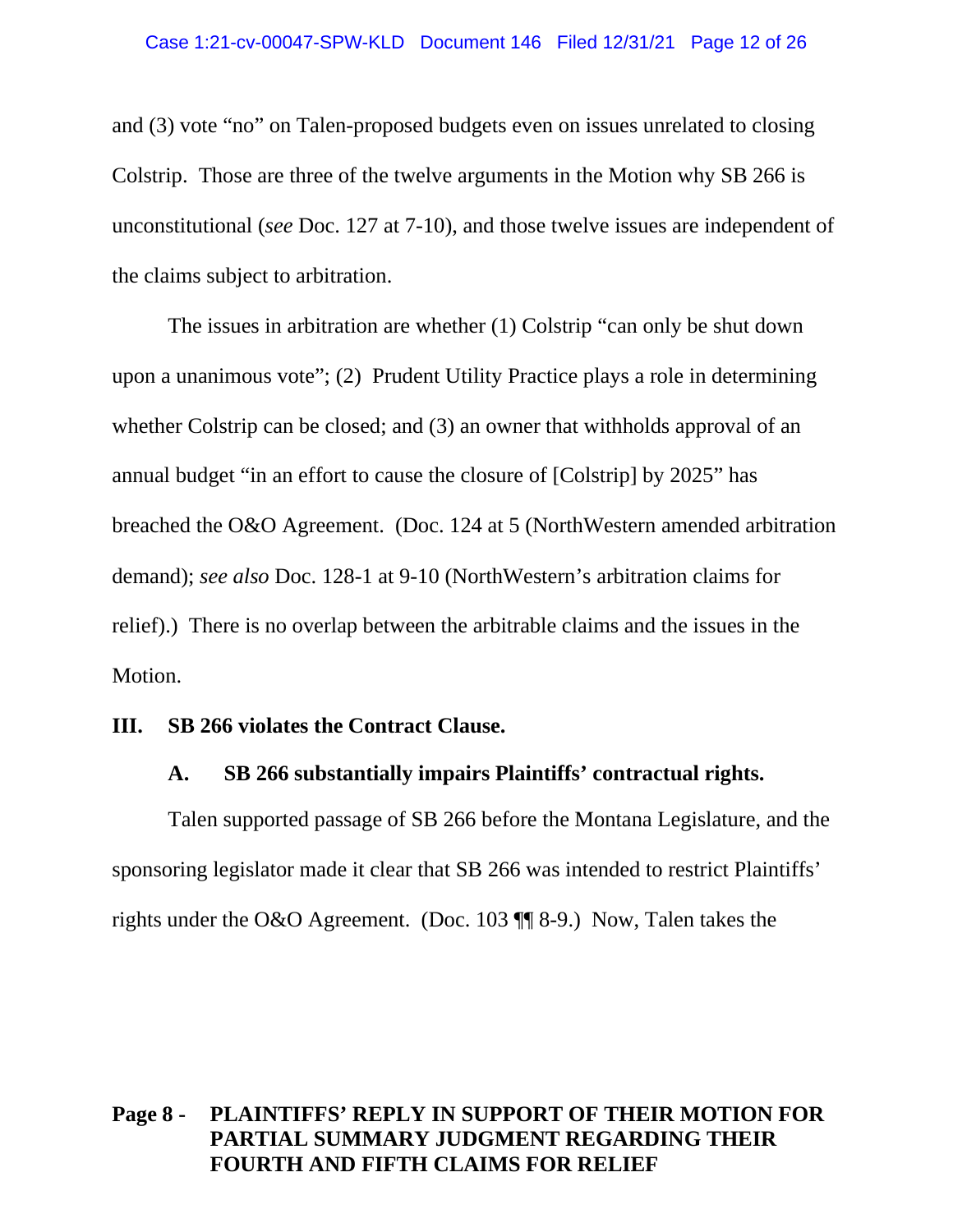#### Case 1:21-cv-00047-SPW-KLD Document 146 Filed 12/31/21 Page 13 of 26

contradictory and meritless position that "SB 266 does not affect any contractual rights, let alone substantially impair one." (Doc. 129 at 22.)  $<sup>5</sup>$  $<sup>5</sup>$  $<sup>5</sup>$ </sup>

Talen focuses on just one of the ways that SB 266 impairs Plaintiffs' contract rights: subjecting Plaintiffs to a fine for calling for a vote ("conduct") to close Colstrip when the owners already know that NorthWestern does not consent to closure by 2025. (*Id.* at 22-24.) Talen takes the position that when Plaintiffs propose and vote to close Colstrip and start the closure procedure, such a proposal and vote are not "conduct" under SB 266. (*Id.* at 23.) But AG Knudsen has not taken that position, and Talen's interpretation is not binding on him. Until there is a permanent injunction and declaration, SB 266 impairs Plaintiffs' contract rights by subjecting them to the risk that AG Knudsen will enforce SB 266 when Plaintiffs propose closure of, or vote to close, one or more Colstrip units or start preparing the unit(s) for eventual closure.

SB 266 impairs Plaintiffs rights in at least 11 other ways. (Doc. 127 at 7-10; Doc. 104 at 9.) And contrary to Talen's assertion that Plaintiffs "barely address"

<span id="page-12-0"></span><sup>5</sup> Undermining its own argument that SB 266 does not impair any contract right, Talen argues that parties in heavily regulated industries should expect impairment of contracts. (Doc. 129 at 21.) But that is only relevant where a challenged law regulates "in the particular" (i.e., on the same topic that was heavily regulated). *Allied Structural Steel Co. v. Spannaus*, 438 U.S. 234, 243 n.13 (1978). As Plaintiffs explained, and Talen does not rebut, that is not the situation here. (Doc. 104 at 26-27.)

**Page 9 - PLAINTIFFS' REPLY IN SUPPORT OF THEIR MOTION FOR PARTIAL SUMMARY JUDGMENT REGARDING THEIR FOURTH AND FIFTH CLAIMS FOR RELIEF**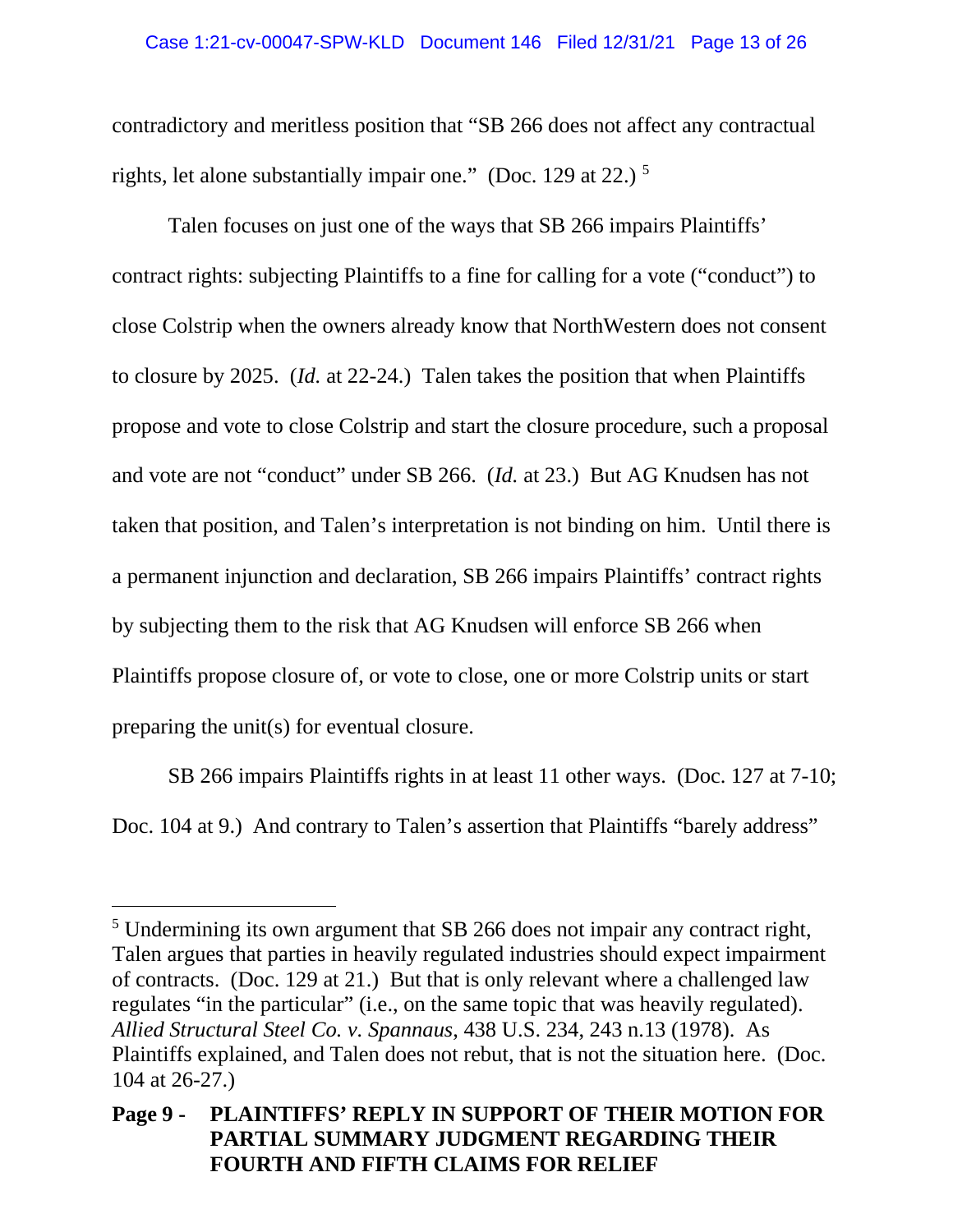#### Case 1:21-cv-00047-SPW-KLD Document 146 Filed 12/31/21 Page 14 of 26

the part of SB 266 that punishes a refusal to fund operations, Plaintiffs argue that that part of SB 266 is unconstitutional in at least five different ways. (Doc. 104 at 21-22; Doc. 127 at 8-9 (5th to 9th bullet points).) The bulk of Talen's argument is that SB 266 does not affect any contract right because the O&O Agreement and SB 266 require the same payments for operating costs. (Doc. 129 at 24-25.)

That misses the point: Plaintiffs' contract rights are substantially impaired because SB 266 ignores the O&O Agreement's arbitration provision and introduces an exorbitant penalty not agreed to by the parties. *See Keystone Bituminous Coal Ass'n v. DeBenedicts*, 480 U.S. 470, 504 (1987); *Spannaus*, 438 U.S. at 247. Under the O&O Agreement, if Plaintiffs reject Talen's proposed budget and use their 70% vote share to support a different budget, that could result in a dispute, but one that will be resolved under the parties' contractually agreed process. If an evaluation of prudent utility practice is needed, that determination will be made by an arbitrator. (Doc. 39-2 at 41-42, O&O Agreement §§ 17(h)  $\&$ (i).) Talen's argument thus introduces an *additional* reason why SB 266 is unconstitutional. Under Talen's interpretation, Colstrip budgets will be subject to oversight by the Attorney General and Montana courts—not an arbitrator—to evaluate whether (1) a proposed budget is consistent with prudent utility practice and; (2) Plaintiffs' proposed budget (and rejection of Talen's budget) is a

## **Page 10 - PLAINTIFFS' REPLY IN SUPPORT OF THEIR MOTION FOR PARTIAL SUMMARY JUDGMENT REGARDING THEIR FOURTH AND FIFTH CLAIMS FOR RELIEF**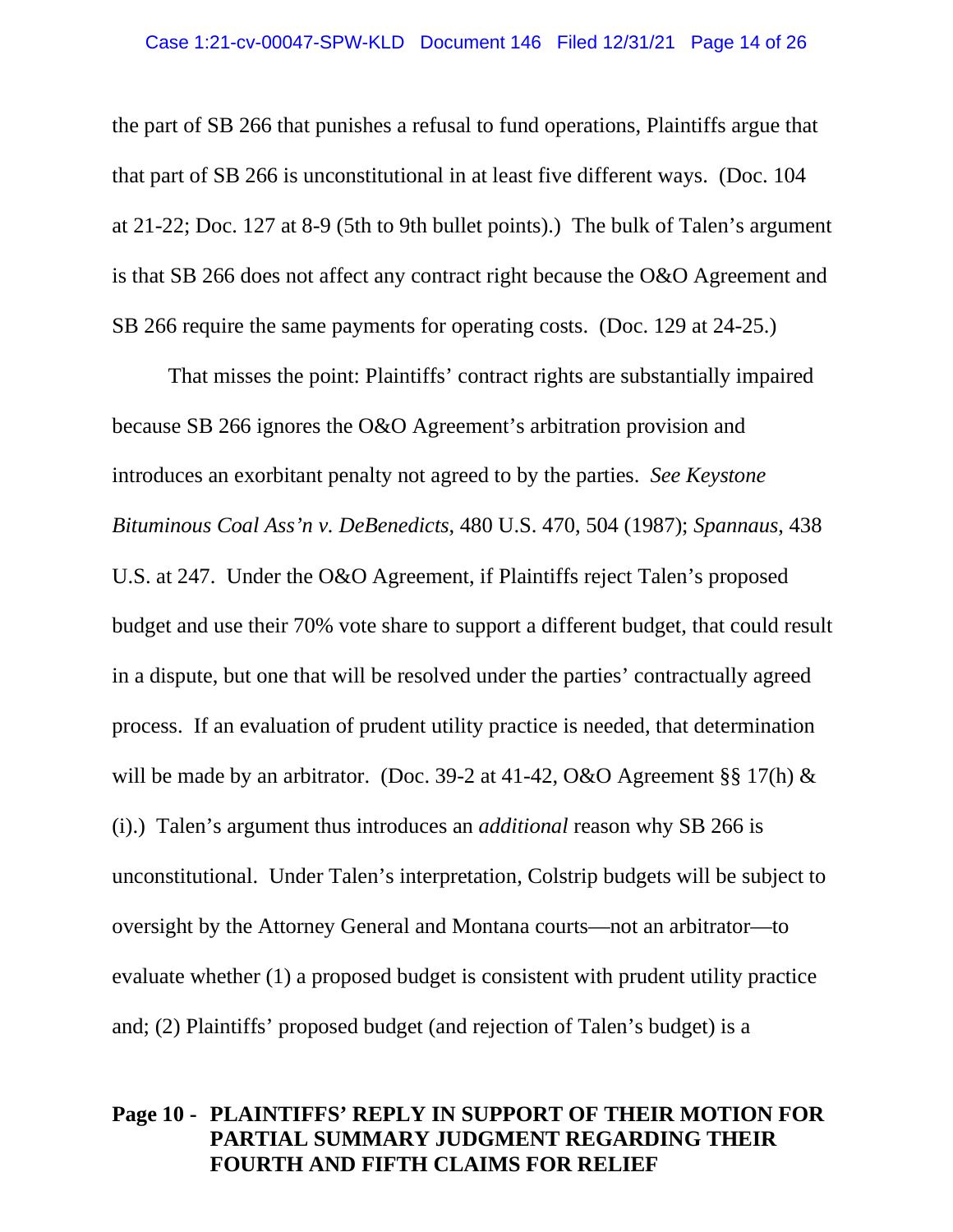#### Case 1:21-cv-00047-SPW-KLD Document 146 Filed 12/31/21 Page 15 of 26

"refusal . . . to fund" operating costs consistent with prudent utility practices. And, of course, the potential penalty is a \$100,000-per-day fine instead of just an arbitrator's resolution of the dispute.

Further, Talen claims that a "'draconian fine' is no basis to find a constitutional violation." (Doc. 129 at 27.) Under SB 266, a defaulting owner pays not just the remedies in Section 21 of the O&O Agreement (Doc. 39-2 at 44-46) but also up to \$100,000-per-day fines. Thus, SB 266 also substantially impairs Plaintiffs' contract rights because it imposes a penalty far beyond what the parties agreed to as remedies for breach or default. *See Keystone*, 480 U.S. at 504; *Spannaus*, 438 U.S. at 247.

#### **B. SB 266 does not reasonably advance the purposes Talen identifies.**

<span id="page-14-0"></span>Talen asks this Court to defer to Montana's legislative judgment that SB 266 is necessary, because Montana is not a party to the O&O Agreement. (Doc. 129 at 28.) But even when the state is not a party to an impaired contract, courts are obligated to interrogate whether the "the *substance* of the [law]" serves the same purpose as its "*stated* objectives." *See Assoc. Builders & Contractors, Golden Gate Chapter Inc. v. Baca*, 769 F. Supp. 1537, 1550 (N.D. Cal. 1991) (emphasis in original); *Spannaus*, 438 U.S. at 245 (requiring courts to conduct "a careful examination of the nature and purpose of the state legislation"). Courts strike

## **Page 11 - PLAINTIFFS' REPLY IN SUPPORT OF THEIR MOTION FOR PARTIAL SUMMARY JUDGMENT REGARDING THEIR FOURTH AND FIFTH CLAIMS FOR RELIEF**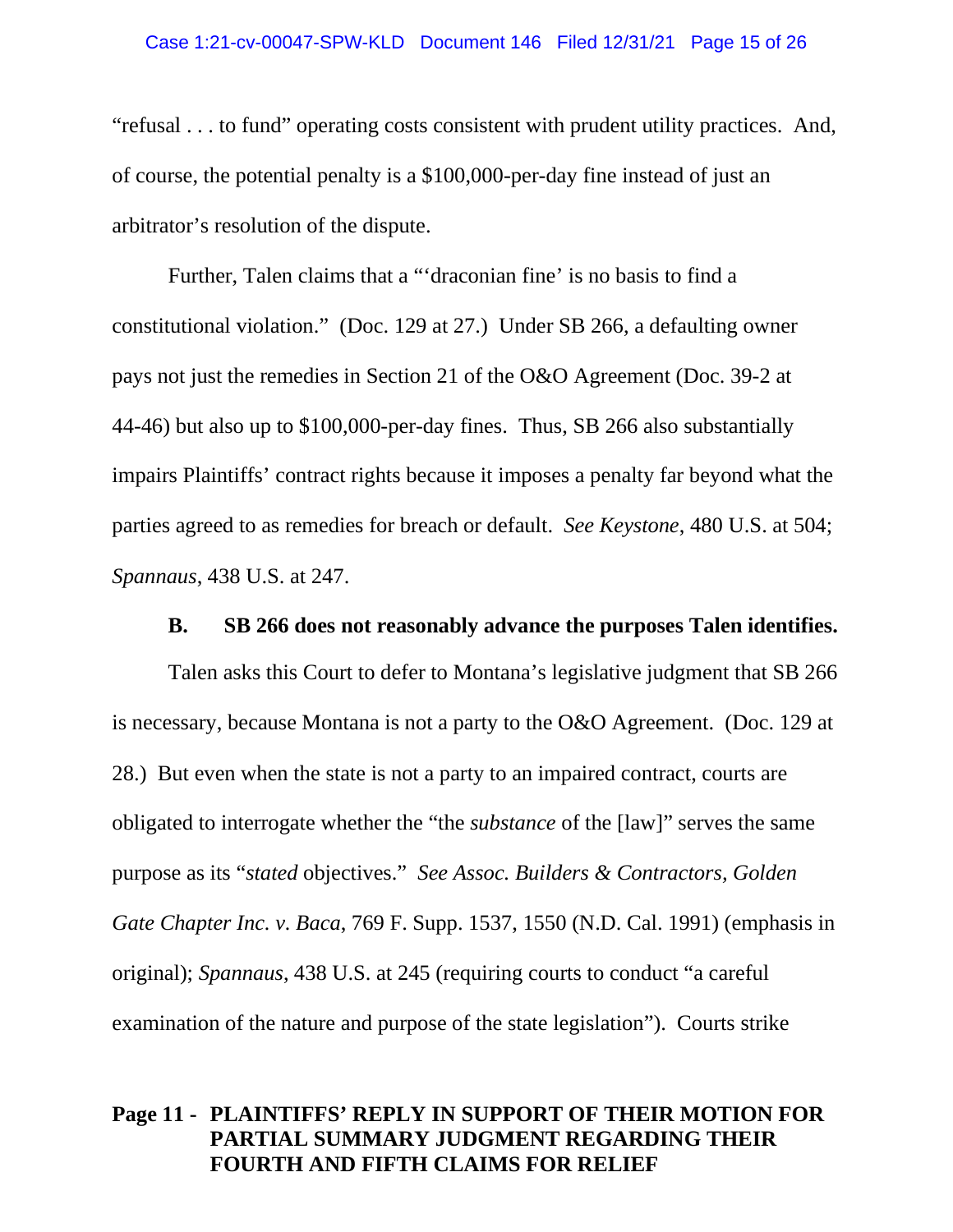#### Case 1:21-cv-00047-SPW-KLD Document 146 Filed 12/31/21 Page 16 of 26

down laws that do not reasonably advance a legitimate public purpose, particularly where a law has "a very narrow focus" that is "aimed at specific" companies—a feature of SB 266. *See Energy Rsrvs. Grp. v. Kansas Power & Light Co.*, 459 U.S. 400, 412 n.13 (1983); (*see also* Doc. 104 at 23-25 (citing cases)). Laws targeting the private rights of specific companies are not entitled to the same deference as laws seeking to vindicate general social problems. *Nieves v. Hess Oil Virgin Islands Corp.*, 819 F.2d 1237, 1249 (3d Cir. 1987).

Regardless of the deference the Court gives to Montana's legislature, neither the budget nor the closure provisions of SB 266 survive even modest scrutiny. Talen claims the budget provision reduces the risk that Colstrip could suffer a mechanical failure by requiring Colstrip's owners to adequately fund its operating costs consistent with prudent utility practice. (Doc. 129 at 28-29.) Yet SB 266 does far more than that: it unnecessarily injects Montana's Attorney General (and the courts) into Colstrip's budgeting process, as discussed above. This threat inures primarily to the benefit of Talen, not Montana's public, because it pressures Plaintiffs to agree to whatever budget Talen proposes rather than to vote for the budget that is best for Colstrip.

Talen argues that non-unanimous closure imperils Montana's interests because "NorthWestern is a utility company that serves customers in Montana"

## **Page 12 - PLAINTIFFS' REPLY IN SUPPORT OF THEIR MOTION FOR PARTIAL SUMMARY JUDGMENT REGARDING THEIR FOURTH AND FIFTH CLAIMS FOR RELIEF**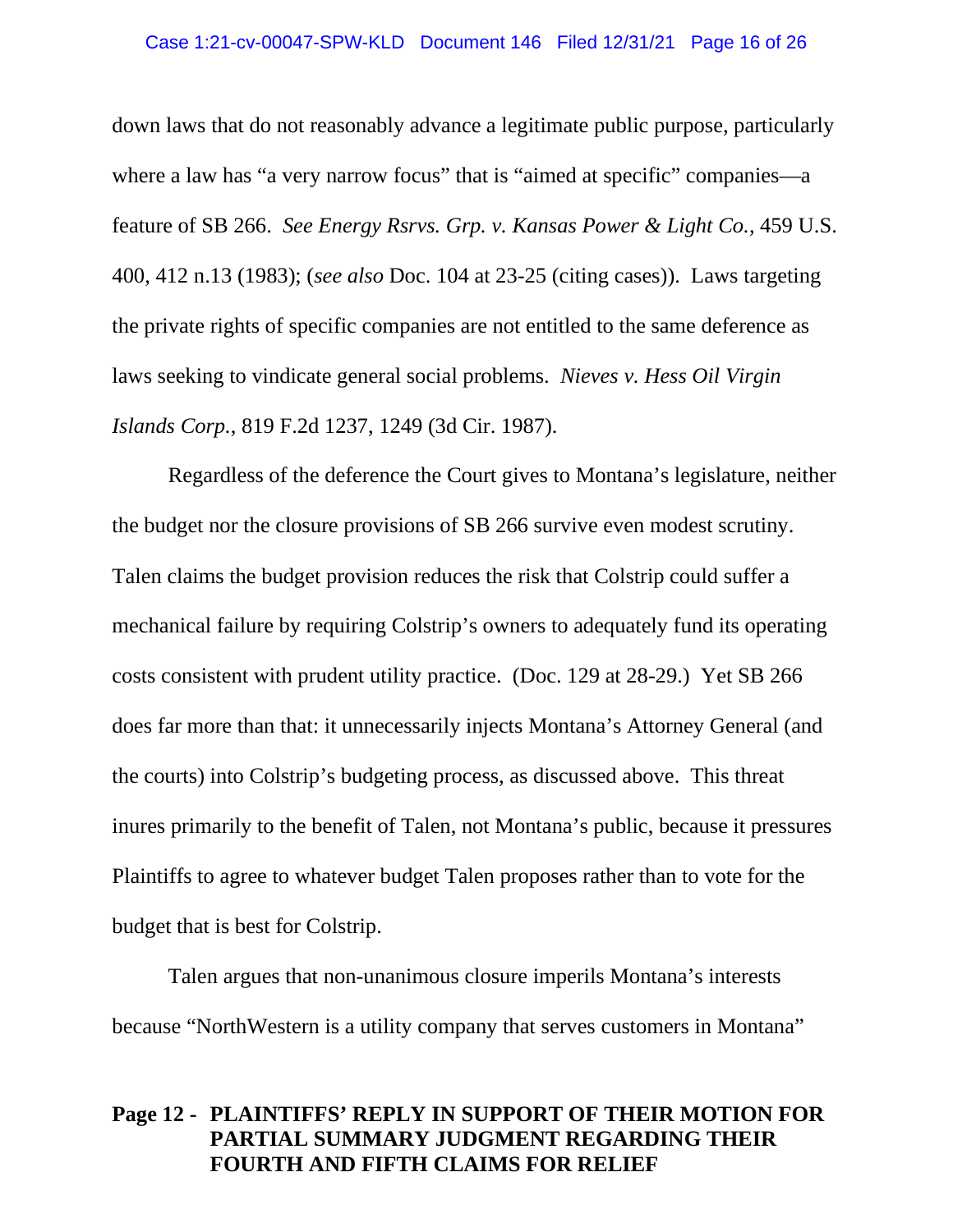and "[r]etiring Colstrip over NorthWestern's objection could therefore threaten energy supply within Montana." (*Id.* at 29.) This argument rests on the untenable premise that NorthWestern's interests are perfectly aligned with Montana's interests. They are not. NorthWestern is a South Dakota-based publicly traded Delaware corporation with obligations to its shareholders and South Dakota's utility regulator. (*See* Doc. 32 ¶ 22; Doc. 40 ¶ 22.) NorthWestern might choose to close Colstrip even if closing Colstrip is not in Montana's best interest, and SB 266 would not stop that from happening. SB 266's closure provision protects the interests of *Talen* and *NorthWestern*, not Montana.

#### <span id="page-16-0"></span>**IV. SB 266 violates the Dormant Commerce Clause.**

Talen's arguments on the Commerce Clause claim are meritless. At the outset, Talen tries to limit the claim to Section 2(1)(b)'s closure provision. (*See id.* at 30.) Not true. The Commerce Clause claim applies to both the funding and closure provisions because the legislature included both provisions for the discriminatory purpose and effect of ensuring the continued operation of Colstrip to the detriment of the out-of-state PNW Owners. (*See* Doc. 103 ¶¶ 8-9; Doc. 100 at 10, ¶ 16 (this Court noting that defendants have failed to present evidence to controvert evidence of discriminatory purpose).)

#### **Page 13 - PLAINTIFFS' REPLY IN SUPPORT OF THEIR MOTION FOR PARTIAL SUMMARY JUDGMENT REGARDING THEIR FOURTH AND FIFTH CLAIMS FOR RELIEF**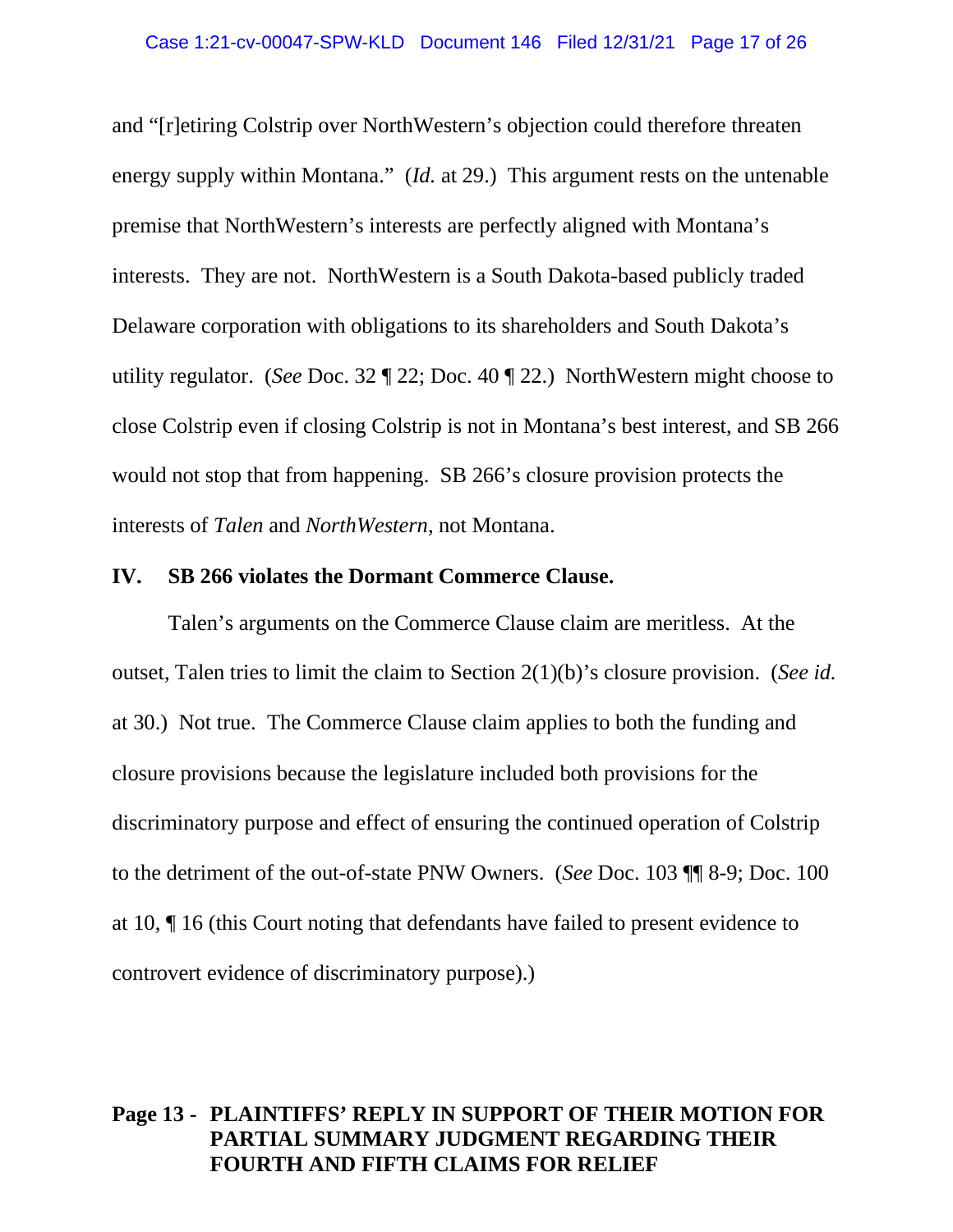**Purpose.** No party disputes that the legislative history establishes that the purpose of SB 266 is to promote local economic activity by keeping Colstrip operating, and to do so by putting pressure on the out-of-state PNW Owners. (*See*  Doc. 104 at 28-30.) That alone is sufficient to violate the Commerce Clause. Facially neutral statutes violate the Dormant Commerce Clause where the "legislative history showed" they were "intended to foster local industry." *Grocery Mfrs. Ass'n v. Sorrell*, 102 F. Supp. 3d 583, 605 (D. Vt. 2015) (citing *Bacchus Imps., Ltd. v. Dias*, 468 U.S. 263, 265, 273 (1984) and *Hunt v. Wash. State Apple Adver. Comm'n*, 432 U.S. 333, 335-36, 352-54, (1977)). The analysis is unchanged since this Court's finding that Plaintiffs were likely to succeed on the discriminatory-purpose prong. (Doc. 100 at 10, ¶ 16.)

**Effect.** The Court should grant the Motion due to discriminatory purpose alone. But even looking at effect, Talen's arguments are meritless because Talen ignores all of Plaintiffs' arguments concerning the effects of SB 266.

First, SB 266 discriminates against interstate commerce because, as applied here, it requires Plaintiffs to source over 1,000 MW of power from Montana instead of replacing that with power from other states. (*See* Doc. 103 ¶ 20.) Second, Talen ignores that SB 266 is facially discriminatory because it applies only to "a jointly owned electrical generation facility in the state" of Montana.

## **Page 14 - PLAINTIFFS' REPLY IN SUPPORT OF THEIR MOTION FOR PARTIAL SUMMARY JUDGMENT REGARDING THEIR FOURTH AND FIFTH CLAIMS FOR RELIEF**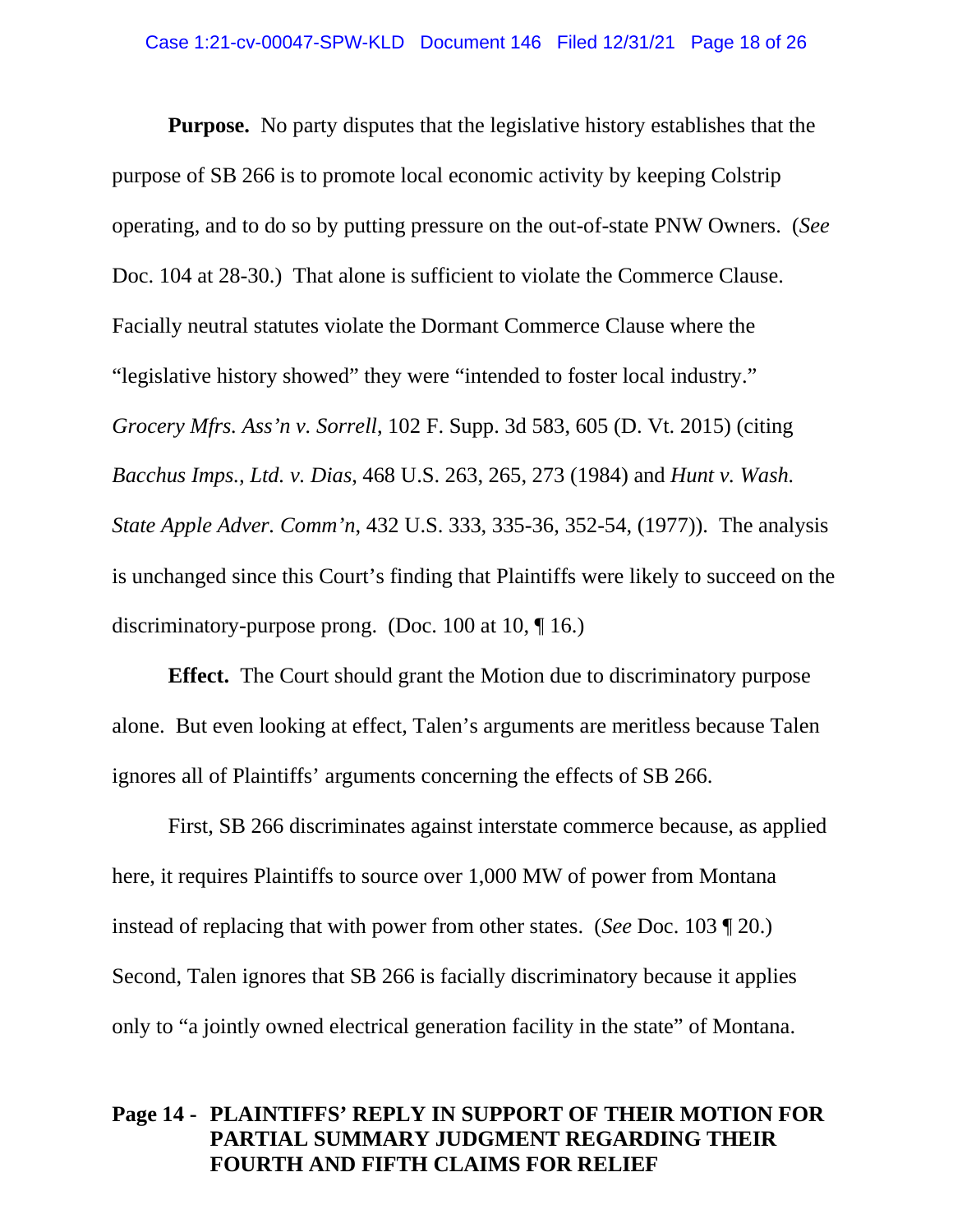SB 266 § 2(1)(a). Companies cannot violate SB 266 by taking similar actions regarding jointly owned facilities in other states, even if Montanans rely on that out-of-state facility for power generation. So, SB 266's penalties do "depend on *where* the" economic activity occurs. *Ass'n des Eleveurs de Canards v. Harris*, 729 F.3d 937, 948 (9th Cir. 2013) (emphasis in original). Third, the Montana Governor's signing statement confirmed that SB 266 discriminates against companies in Washington (and Oregon) in favor of Montana because SB 266 impacts companies that sell power to Washington and Oregon, but not companies that sell only in Montana.

Fourth, SB 266 discriminates as applied to Plaintiffs because it requires out-of-state Plaintiffs to continue operating Colstrip when they would rather make other decisions concerning their investment. Laws that control how out-of-state persons invest in-state are discriminatory. *See Edgar v. MITE Corp.*, 457 U.S. 624, 642-44 (1982) (holding unconstitutional state law regulating out-of-state purchases of in-state companies); *see also Toomer v. Witsell*, 334 U.S. 385, 403 (1948).

*Pike* **Balancing.** Talen's two arguments under the *Pike* balancing test are meritless. First, it frivolously asserts that there is no burden on Plaintiffs because they are "free to sell their shares and move on from Colstrip." (Doc. 129 at 32.)

## **Page 15 - PLAINTIFFS' REPLY IN SUPPORT OF THEIR MOTION FOR PARTIAL SUMMARY JUDGMENT REGARDING THEIR FOURTH AND FIFTH CLAIMS FOR RELIEF**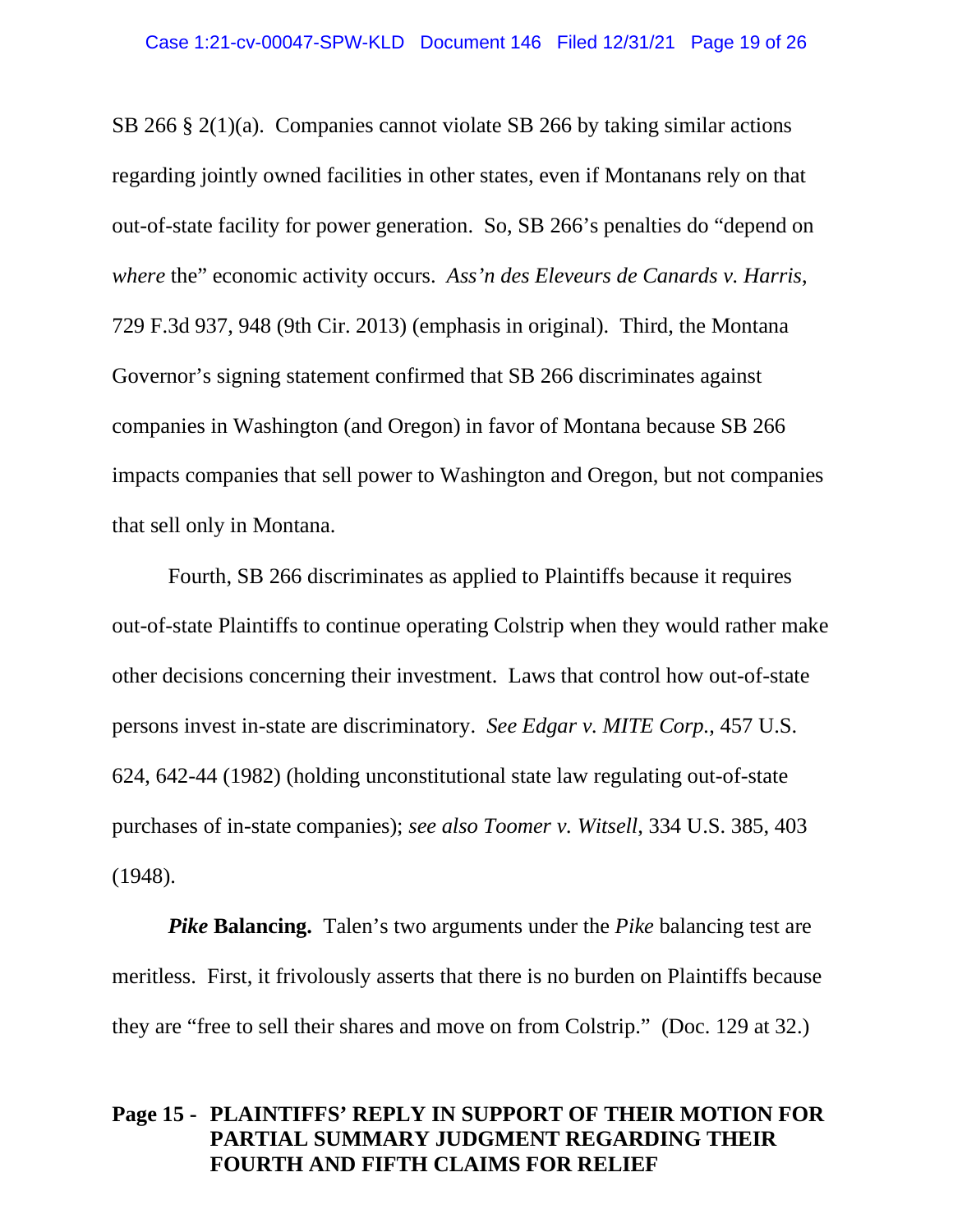The fact a plaintiff can take steps to avoid fines is irrelevant. The cantaloupe grower in *Pike v. Bruce Church, Inc.* could have sold its ranch in Arizona. *See* 397 U.S. 137, 139 (1970). Likewise, the shrimpers in *Toomer* could have sold their boats to others. *See* 334 U.S. at 403-04. Yet the Court struck down those laws. Second, Talen invokes the purported safety justifications of SB 266. (*See*  Doc. 129 at 32.) "But the incantation of a purpose to promote the public health or safety" is unavailing where, as here, there is no evidence in the legislative record to support a finding that the law furthers the claimed purpose. *Kassel v. Consol. Freightways Corp.,* 450 U.S. 662, 670-71 (1981); *see also Valley Bank of Nevada v. Plus Sys., Inc.*, 914 F.2d 1186, 1195 (9th Cir. 1990) (examining the legislative history).

#### <span id="page-19-0"></span>**V. Discovery is not necessary to decide the Motion.**

The record belies Talen's argument that Plaintiffs "make no effort" to show they took or intended to take the steps necessary to propose closure of Colstrip and that further discovery will establish that lack of effort. (Doc. 129 at 11.) The declarations in the record demonstrate Plaintiffs intended to submit a proposal for a vote to close Colstrip at the May 19, 2021 Project Committee Meeting. (Doc. 105  $\P$  4; Doc. 39-3  $\P$  21; Doc. 39-2  $\P$  42.)

## **Page 16 - PLAINTIFFS' REPLY IN SUPPORT OF THEIR MOTION FOR PARTIAL SUMMARY JUDGMENT REGARDING THEIR FOURTH AND FIFTH CLAIMS FOR RELIEF**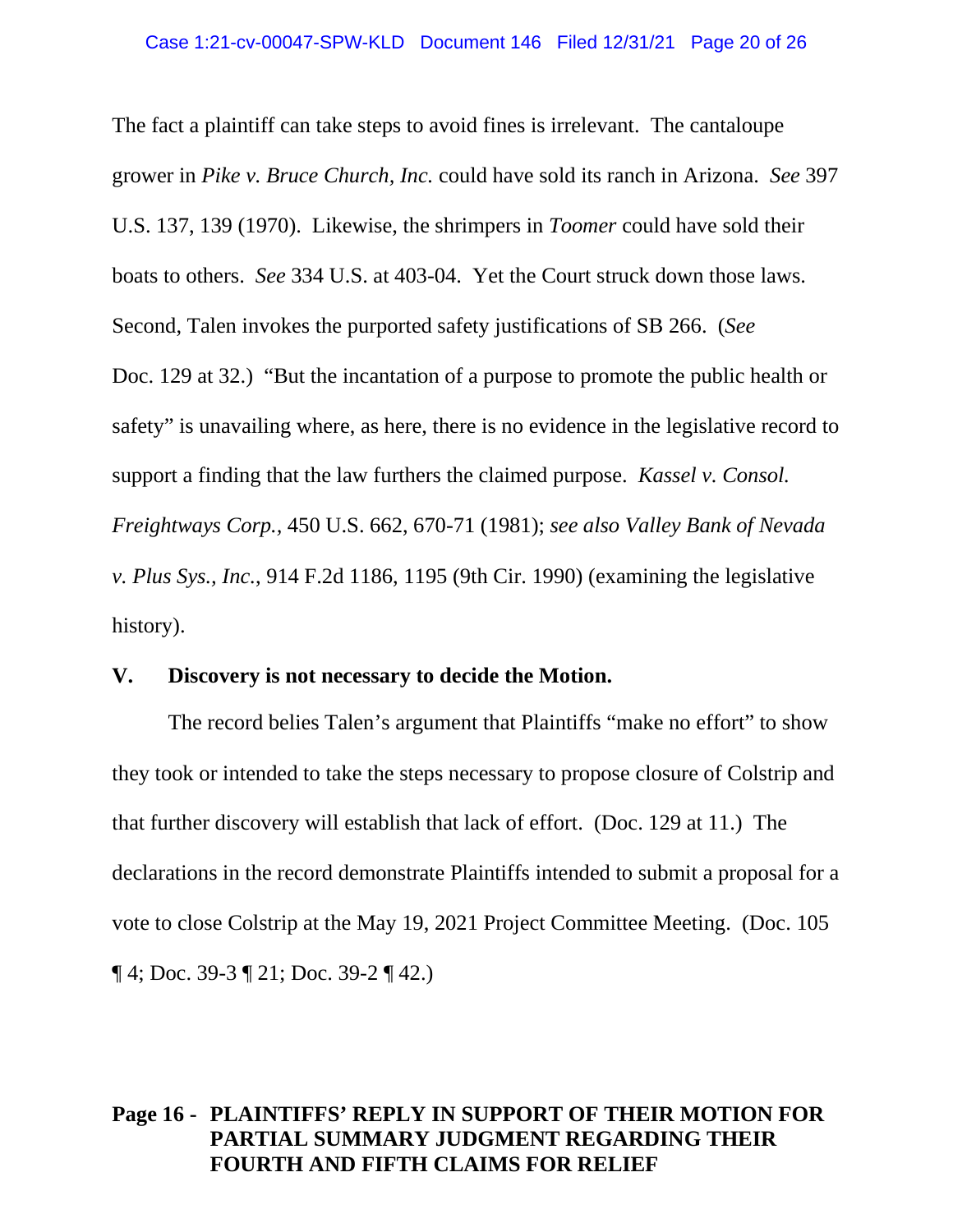#### Case 1:21-cv-00047-SPW-KLD Document 146 Filed 12/31/21 Page 21 of 26

Talen argues that the declarations of Mr. Greene and Mr. Roberts are "dubious" and "not credible" and that the Court should allow Talen an opportunity to test them in discovery. (Doc. 129 at 8, 9.) But Talen *declined* that opportunity when Plaintiffs offered to make their executives available so Talen could depose them in early December before responding to this Motion. (Doc. 128-1 ¶¶ 4-10.)

Further, the public record supports Plaintiffs' declarations. The declarations cite each of their publicly available Integrated Resource Plans. Each Plan reflects Plaintiffs' pre-existing plans to transition away from Colstrip or close Colstrip before Montana enacted SB 266 in May 2021. (Doc. 39-3 ¶ 12; Doc. 39-2 ¶ 20); Doc. 39-4 ¶ 13; Doc. 39-5 ¶ 6.) NorthWestern's arbitration demand corroborates the declarations. (Doc. 128-1 at 8 (asserting that Plaintiffs "have insisted on and threatened to take actions that would cause the closure of the project by 2025").) There is no genuine dispute that Plaintiffs intend to take steps now to transition away from Colstrip. That is what prompted the passage of SB 266.

## <span id="page-20-0"></span>**VI. Plaintiffs are entitled to an injunction permanently enjoining the enforcement of SB 266.**

Beyond ripeness and the merits, Talen's only argument against a permanent injunction is its contention that Plaintiffs have not demonstrated that "they will suffer irreparable harm" in the future. (Doc. 129 at 13-14.) First, a showing of *past* irreparable harm is sufficient to support a permanent injunction. *See Az.* 

## **Page 17 - PLAINTIFFS' REPLY IN SUPPORT OF THEIR MOTION FOR PARTIAL SUMMARY JUDGMENT REGARDING THEIR FOURTH AND FIFTH CLAIMS FOR RELIEF**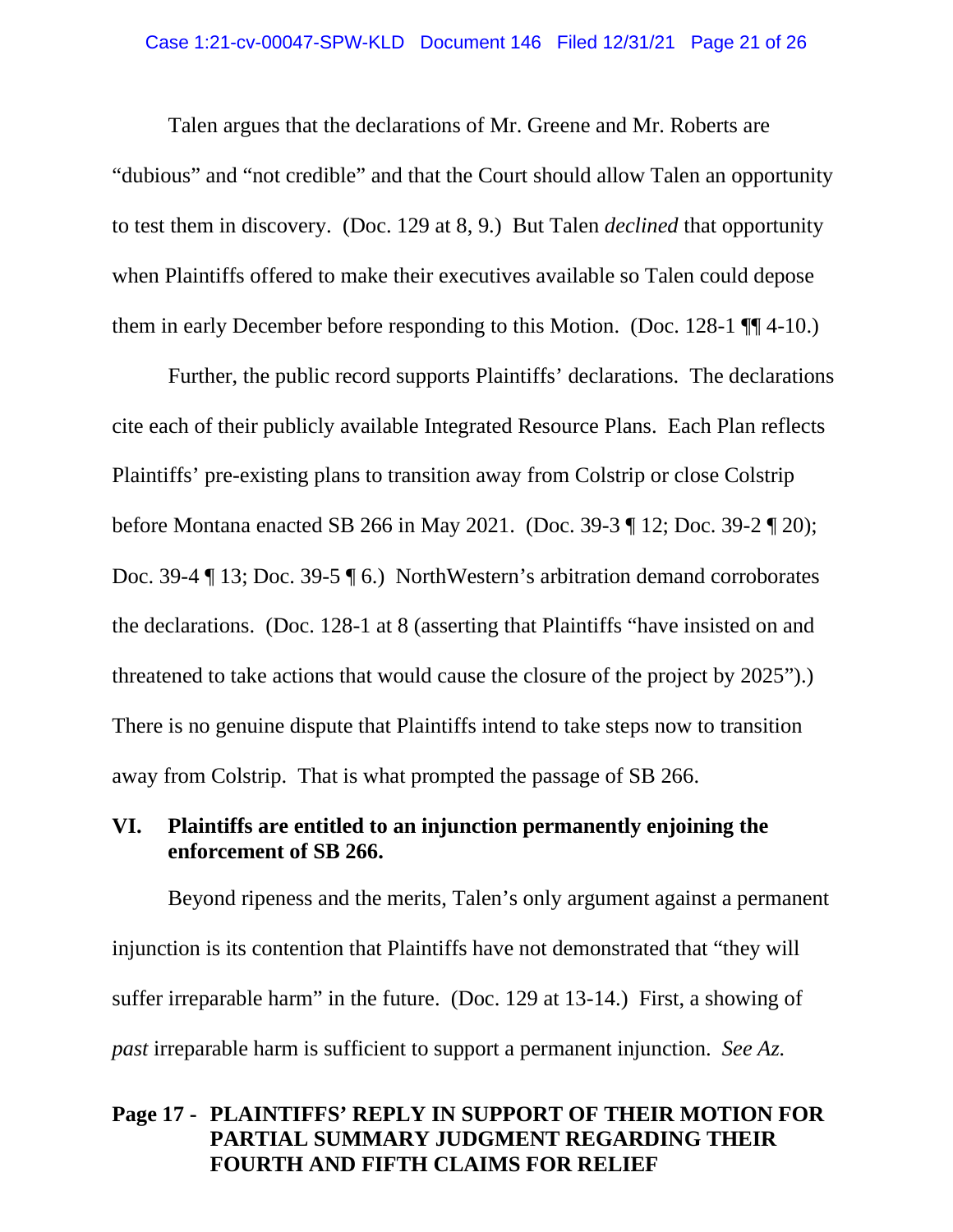*Dream Act Coal. v. Brewer*, 855 F.3d 957, 977-78 (9th Cir. 2017). And the violation of Plaintiffs' constitutional rights is an irreparable injury. *See Melendres v. Arpaio*, 695 F.3d 990, 1002 (9th Cir. 2012). Second, Plaintiffs will continue to suffer irreparable harm due to the continuing loss of many rights under the O&O Agreement, as described above and in Plaintiffs' opening brief. Only a permanent injunction removes the threat of the draconian fines and restores Plaintiffs' contract rights.

#### **CONCLUSION**

<span id="page-21-0"></span>For the reasons above and in Plaintiffs' opening brief, the Court should grant the Motion.

Dated this 31st day of December, 2021.

#### MARKOWITZ HERBOLD PC

*s/ Dallas DeLuca* Dallas DeLuca (Admitted *Pro Hac Vice*) David B. Markowitz (Admitted *Pro Hac Vice*) DallasDeLuca@MarkowitzHerbold.com DavidMarkowitz@MarkowitzHerbold.com MARKOWITZ HERBOLD PC 1455 SW Broadway, Suite 1900 Portland, OR 97201 Ph: (503) 295-3085 Fax: (503) 323-9105 *Attorneys for Plaintiff Portland General Electric Company*

**Page 18 - PLAINTIFFS' REPLY IN SUPPORT OF THEIR MOTION FOR PARTIAL SUMMARY JUDGMENT REGARDING THEIR FOURTH AND FIFTH CLAIMS FOR RELIEF**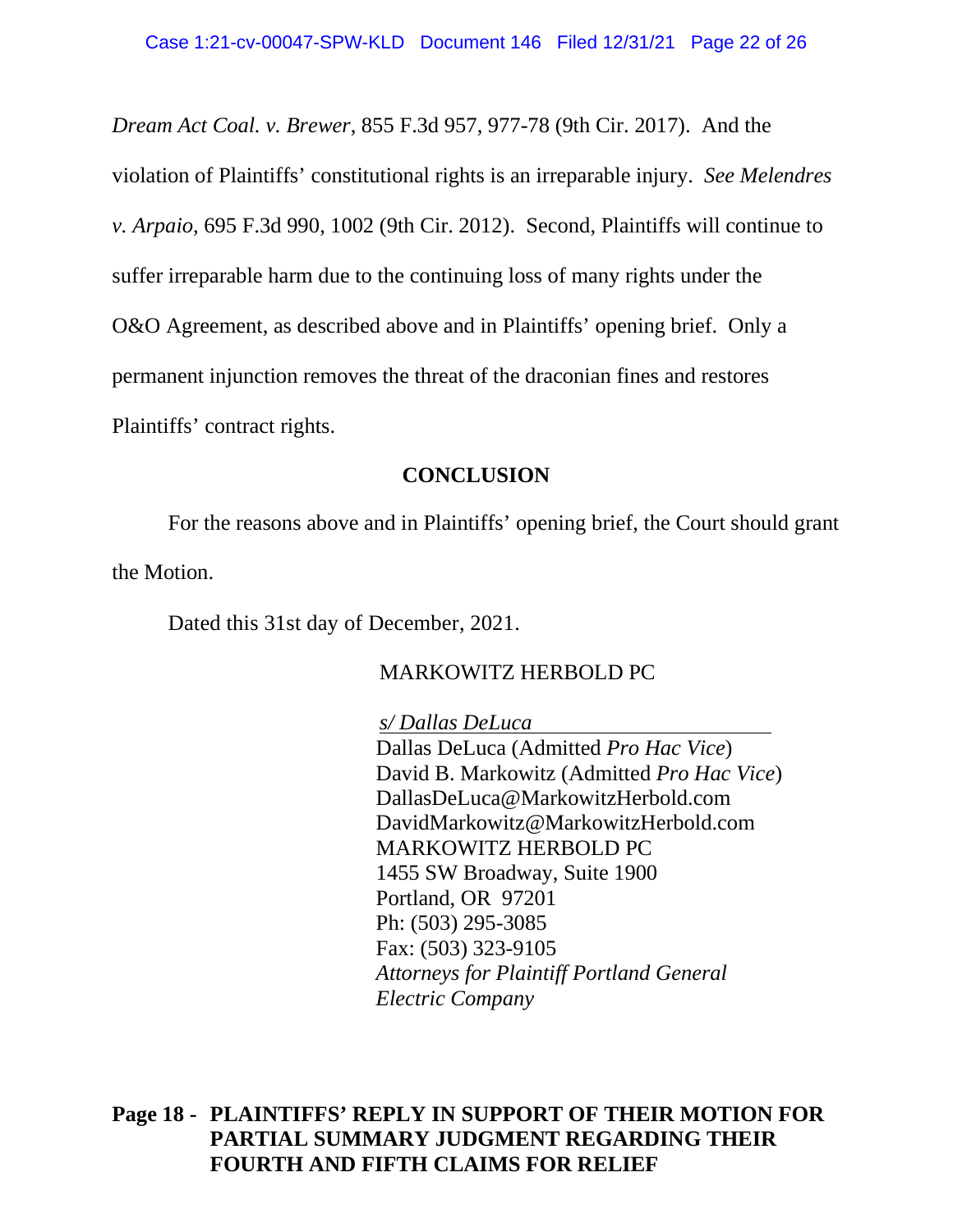HANSBERRY & JOURDONNAIS, PLLC

Charles E. Hansberry Jenny M. Jourdonnais chuck@hjbusinesslaw.com jenny@hjbusinesslaw.com 2315 McDonald Avenue, Suite 210 Missoula, MT 59801 Ph: (406) 203-1730 Fax: (406) 205-3170 *Attorneys for Plaintiffs*

UGRIN ALEXANDER ZADICK, P.C. Gary M. Zadick gmz@uazh.com #2 Railroad Square, Suite B PO Box 1746 Great Falls, MT 59403 Ph: (406) 771-0007 Fax: (406) 452-9360 *Attorneys for Plaintiff Portland General Electric Company*

PERKINS COIE LLP

Harry H. Schneider, Jr. (Admitted *Pro Hac Vice*) Jeffrey M. Hanson (Admitted *Pro Hac Vice*) Gregory F. Miller (Admitted *Pro Hac Vice*) HSchneider@perkinscoie.com JHanson@perkinscoie.com GMiller@perkinscoiecom 1201 Third Avenue, Suite 4900 Seattle, WA 98101 Ph: (206) 359-8000 Fax: (206) 359-9000 *Attorneys for Plaintiff Puget Sound Energy, Inc.*

**Page 19 - PLAINTIFFS' REPLY IN SUPPORT OF THEIR MOTION FOR PARTIAL SUMMARY JUDGMENT REGARDING THEIR FOURTH AND FIFTH CLAIMS FOR RELIEF**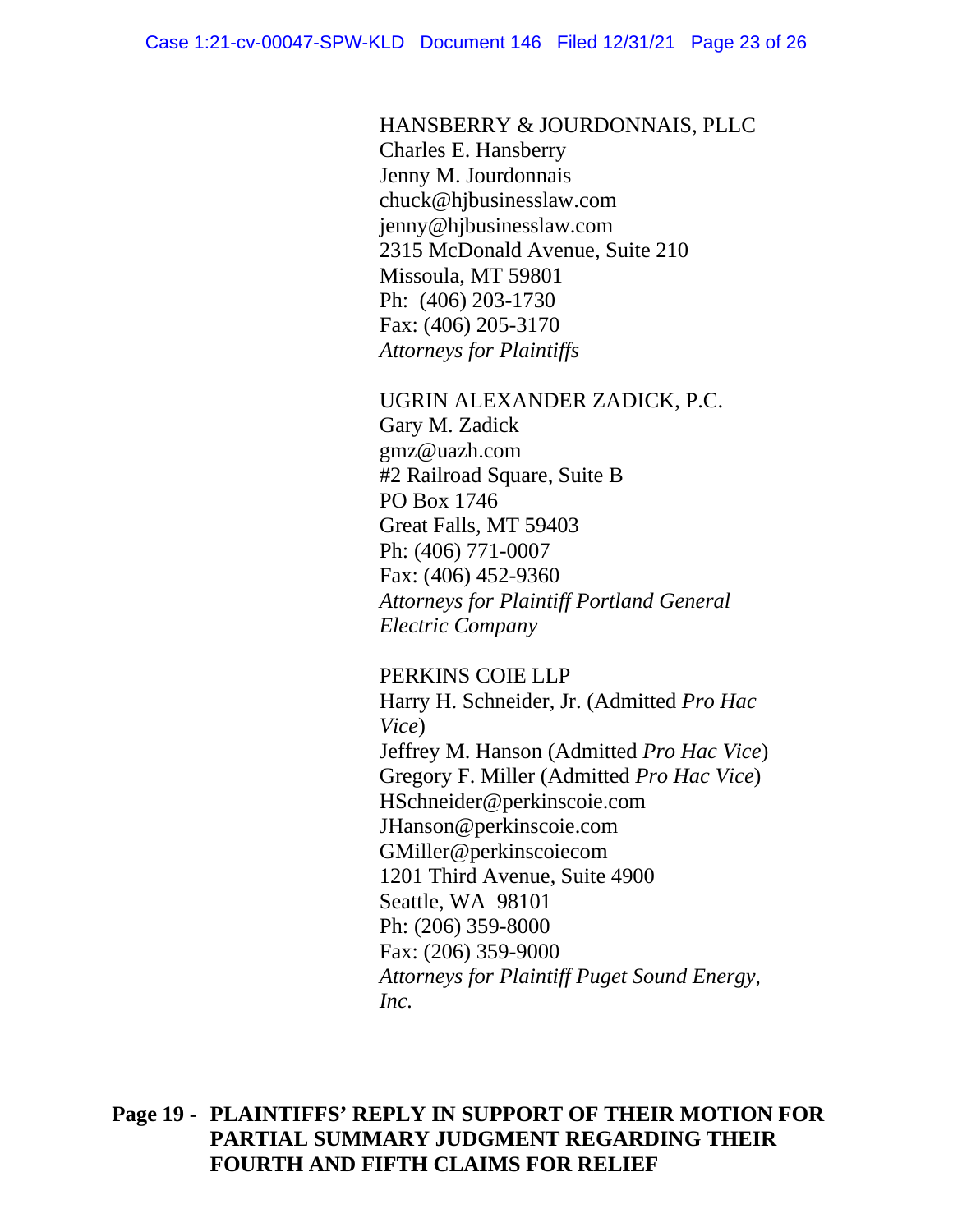#### KSB LITIGATION P.S.

William J. Schroeder (Admitted *Pro Hac Vice*) William.schroeder@Ksblit.legal 510 W Riverside, Suite 300 Spokane, WA 99201 Ph: (509) 624-8988 Fax: (509) 474-0358 *Attorneys for Plaintiff Avista Corporation*

#### AVISTA CORPORATION

Michael G. Andrea (Admitted *Pro Hac Vice*) Michael.Andrea@avistacorp.com 1411 W. Mission Ave.—MSC-17 Spokane, WA 99202 Ph: (509) 495-2564 Fax: (509) 777-5468 *Attorney for Plaintiff Avista Corporation*

#### SCHWABE WILLIAMSON & WYATT

Troy Greenfield Connie Sue Martin (Admitted *Pro Hac Vice*) TGreenfield@Schwabe.com CSMartin@Schwabe.com US Bank Centre 1420 Fifth Avenue, Suite 3400 Seattle, WA 98101 Ph: (206) 407-1581 Fax: (206) 292-0460 *Attorneys for Plaintiff PacifiCorp*

## **Page 20 - PLAINTIFFS' REPLY IN SUPPORT OF THEIR MOTION FOR PARTIAL SUMMARY JUDGMENT REGARDING THEIR FOURTH AND FIFTH CLAIMS FOR RELIEF**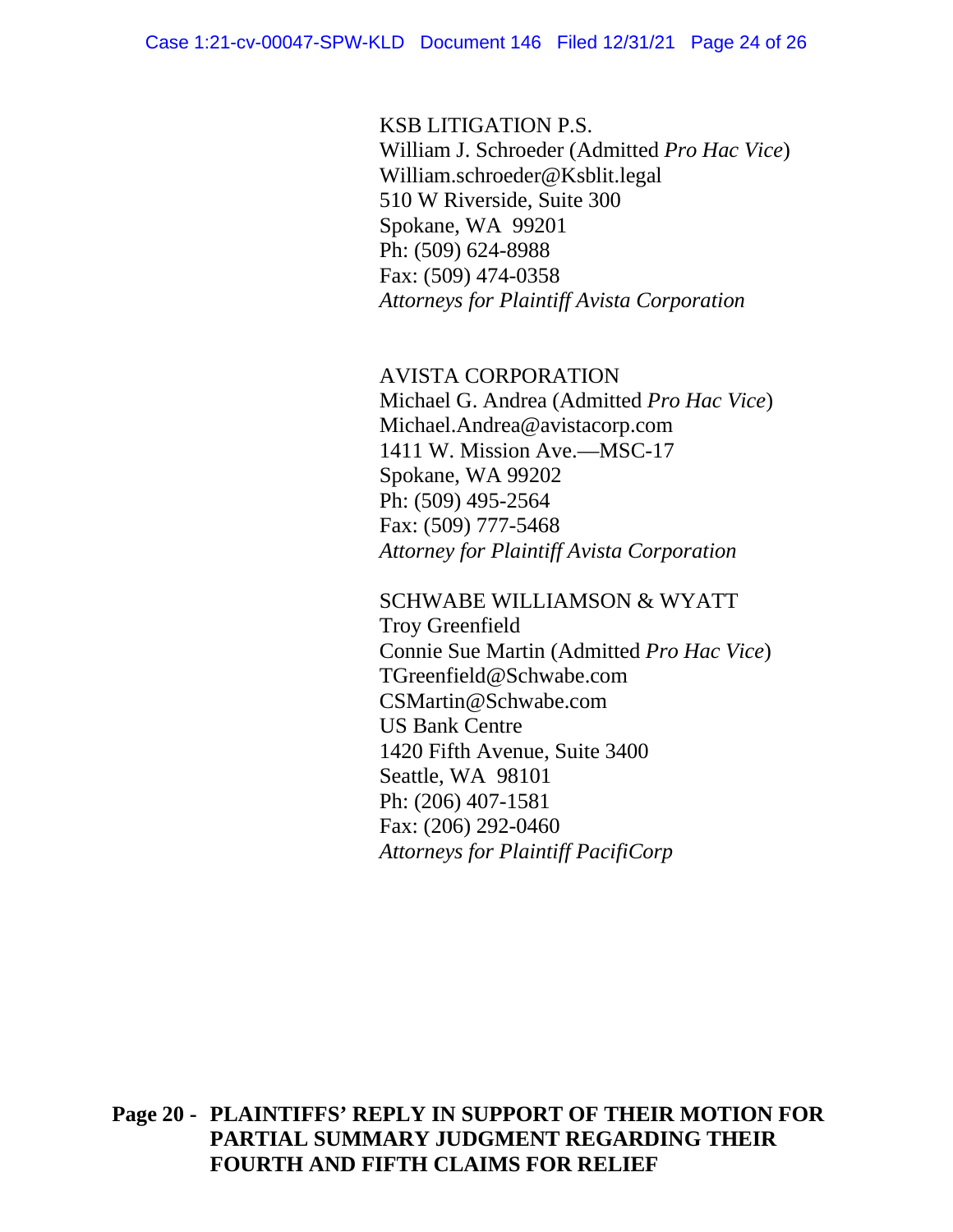## **CERTIFICATE OF COMPLIANCE**

Pursuant to L.R. 7.1(d)(2)(E), I certify that this Reply in Support of Motion for Partial Summary Judgment is printed with proportionately spaced Times New Roman text typeface of 14 points; is double-spaced; and the word count calculated by Microsoft Office Word is 3,981 words, excluding Caption, Certificate of Service, and Certificate of Compliance.

Dated this 31<sup>st</sup> day of December, 2021.

*s/ Dallas DeLuca* Dallas DeLuca (Admitted *Pro Hac Vice*)

*Attorneys for Plaintiff Portland General Electric Company*

**Page 21 - PLAINTIFFS' REPLY IN SUPPORT OF THEIR MOTION FOR PARTIAL SUMMARY JUDGMENT REGARDING THEIR FOURTH AND FIFTH CLAIMS FOR RELIEF**